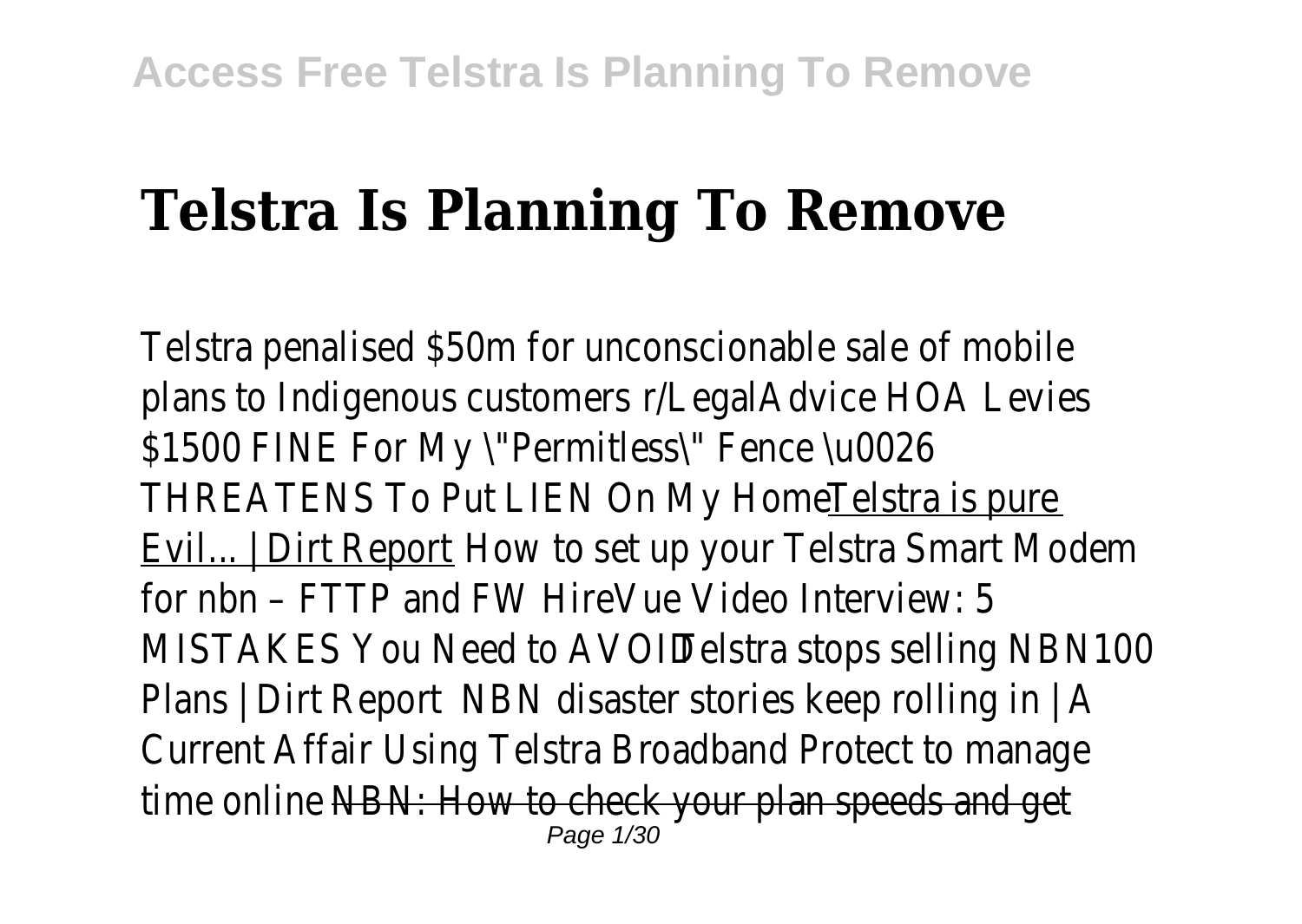connected<sub>5</sub> Tips on Choosing an NBN PlanNBN could 'eventually become worthless': Telstra CEOnstein Analytics Keynote: The Intelligence ImperativeBEST Behavioural Interview Questions \u0026 Answers! ISL Speaking Interview - Practice for a Score 27 Key for Schools speaking test (from 2020) - Luca and Fedenica ABLE B2 Speaking Test (including prompthternational arrivals in Australia|| Victoria-NSW- Western Australia borders open upToday the LibDems ENCOURAGED government spending? AVESTING: TELSTRA FINANCIAL YEAR AFTERMATH - What to do now ASX: TLS? Dividend Long or Short Term?Limitations on outbound international travel from Australia extended | 7NFWBN Connection Page 2/30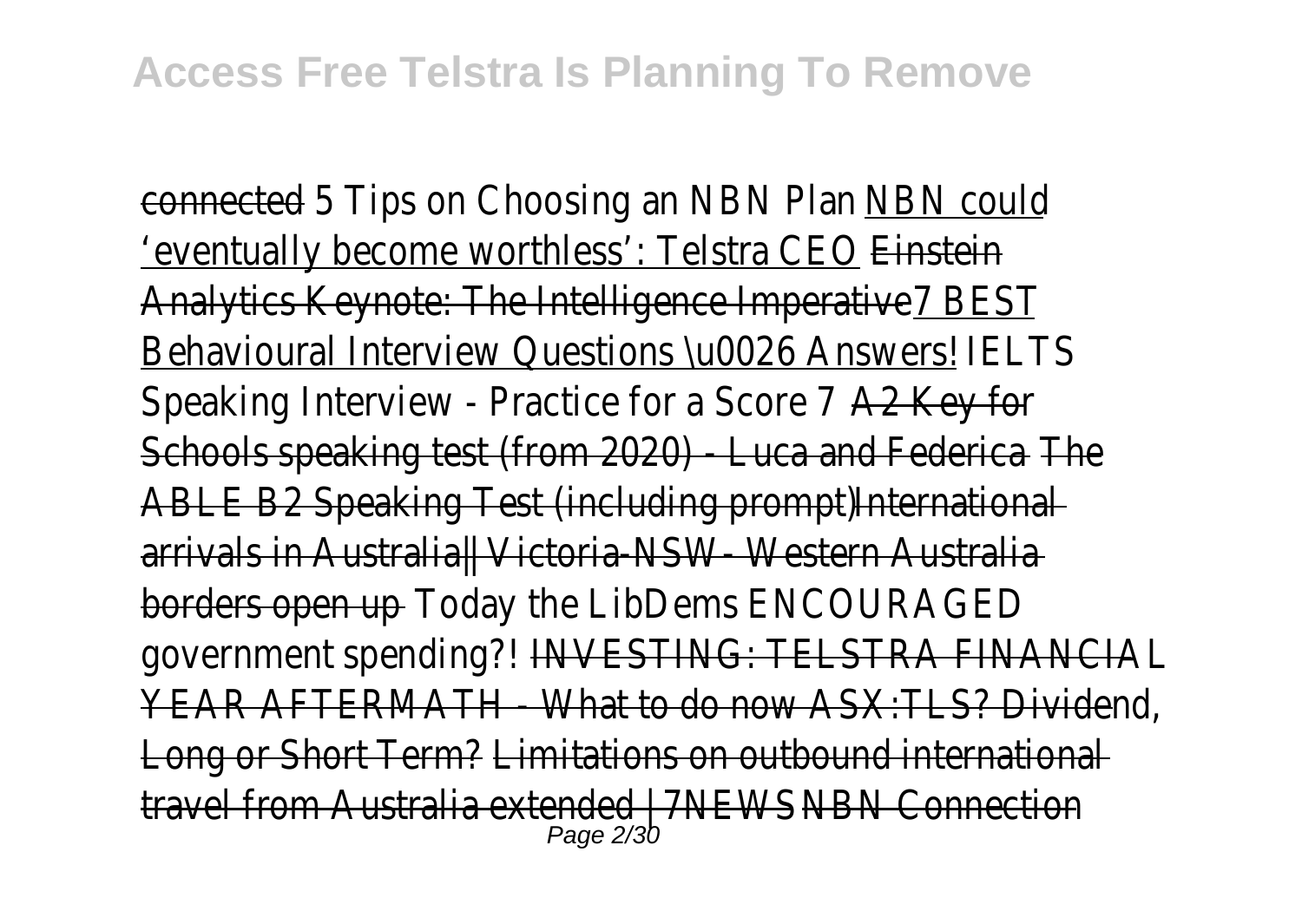Farce | Telstra Smart Modem Review | Internet Speed Test Best NBN Modem Router Combo | Tech Man Pat plex Adaptive Systems - Dave Snowden - DDD Europe 2018 Learning Netrunner | Advanced Deck Building Guide (Revised Core Set)The Top 10 Technology Prediction SX Day Trader, Nick Fabrio

How to set up your Telstra Business Smart Modem for nbn – FTTP and FW The ASX market has halted! | Spotee on Shares | 16 Novembe Singpost May Have Good Dividends BUT Ecommerce... ?2013 07 18 12 00 Running an Agile Release Train ART) Planning Meeting, with Dean Leffingwell and Jen Telstra Is Planning To Remove TELSTRA IS PLANNING TO REMOVE A PAYPHONE It is Page 3/30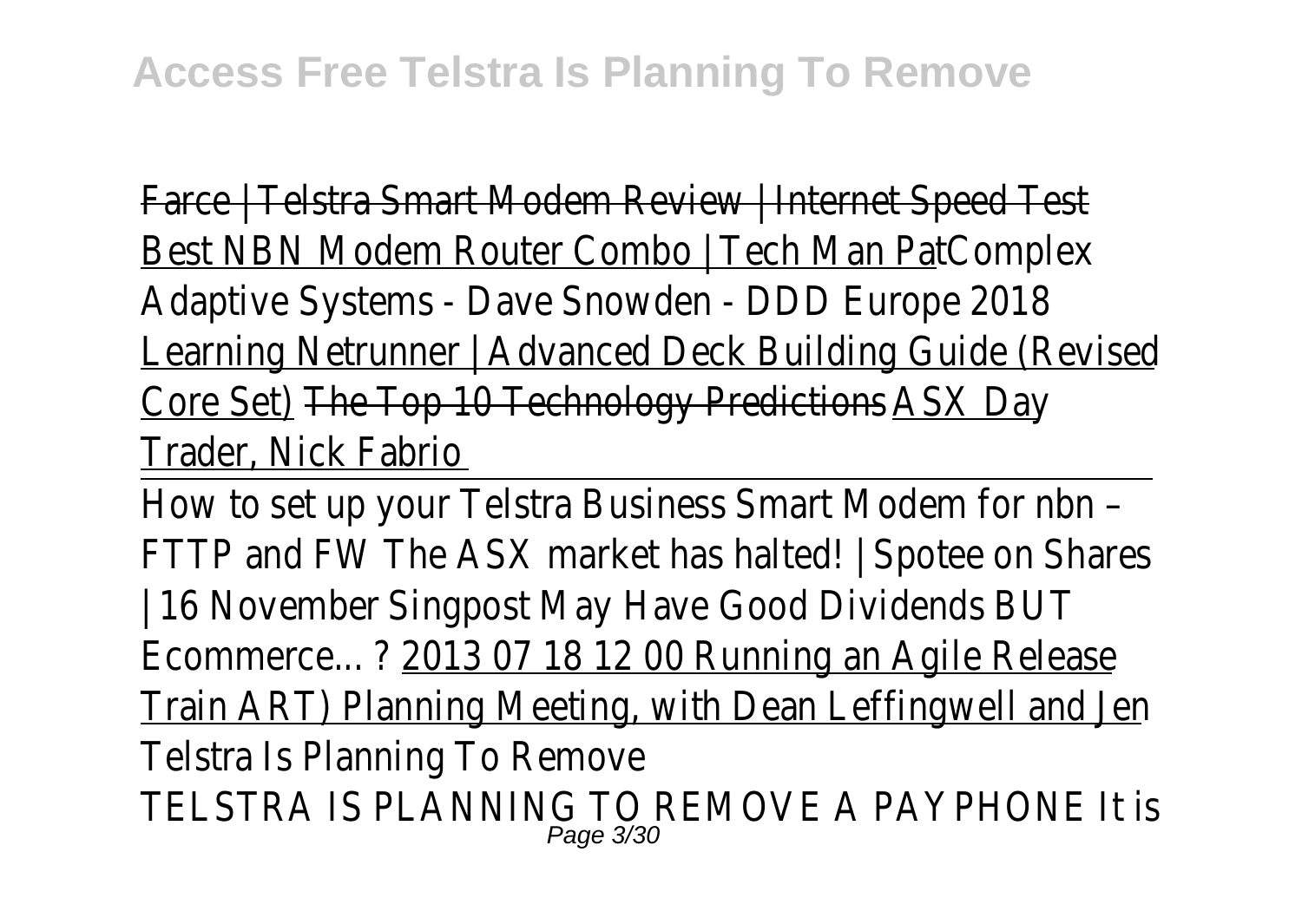proposed that a card and coin payphone be removed from: Inside Grand Central Shopping Centre, Level 2, 1 Dent Street, Toowoomba City, QLD 4350. (Cabinet Id: 07463820X1). Once this payphone is removed one card and coin payphone will remain at the site. (Cabinet Id: 07461310X1) Reference Number: 42164

TELSTRA IS PLANNING TO REMOVE TELSTRA IS PLANNING TO REMOVE A PAYPHONE It is proposed that a card and coin payphone be removed from: Inside The Sydney University, Science Road, Camperdown NSW 2050. (Cabinet ID: 02966033X2) Once this payphone is removed, one card and coin payphone will remain at the site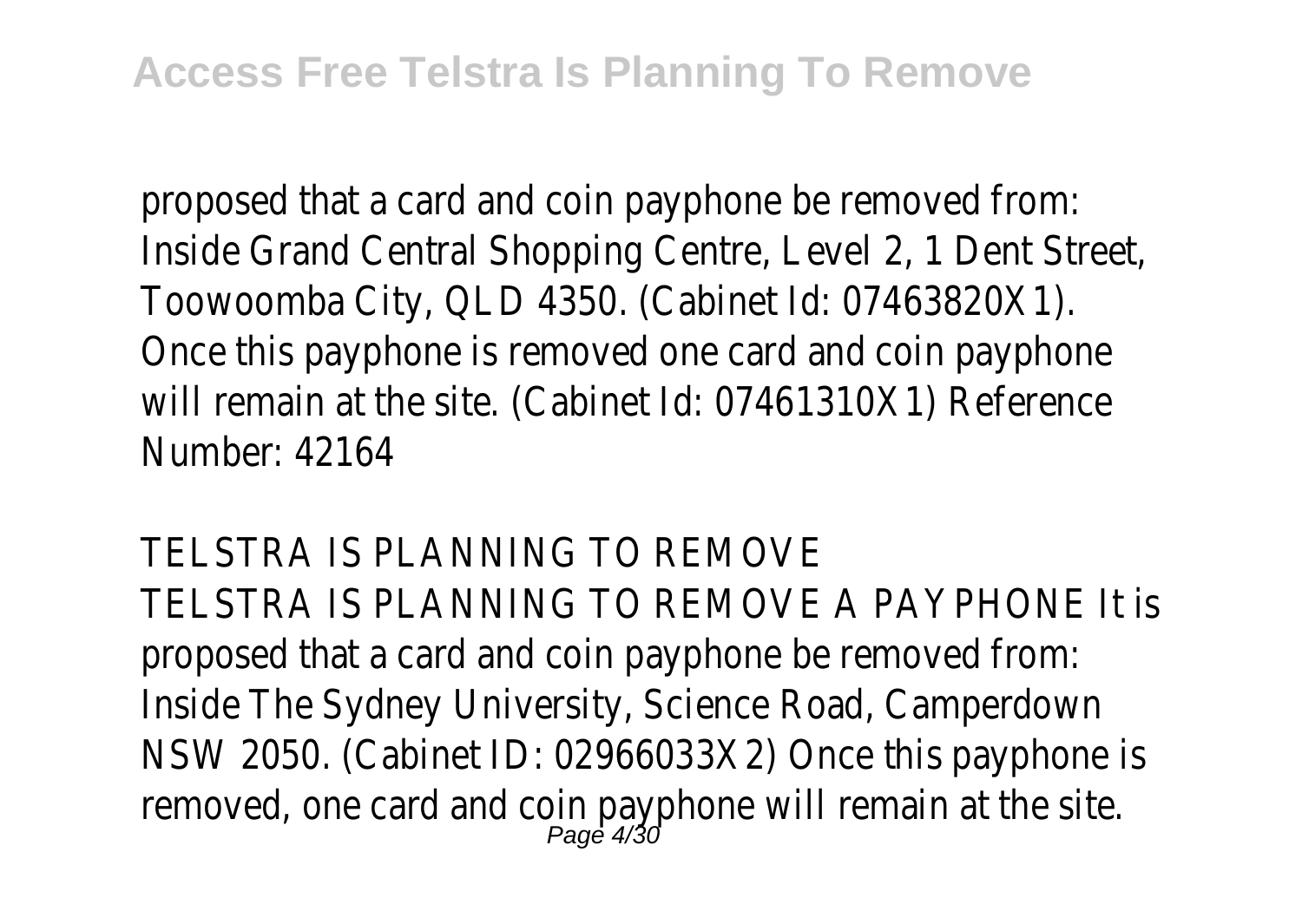(Cabinet ID: 02955217X2) Reference Number: 44087

TELSTRA IS PLANNING TO REMOVE A PAYPHONE TELSTRA IS PLANNING TO REMOVE A PAYPHONE It is proposed that a coin and card payphone be removed from: Near the Westpac Bank, 19 Gill Street, Charters Towers, QLD 4820 (Cabinet ID: 07478773X2) Once this payphone is removed one card and coin payphone will remain at the site. (Cabinet ID: 07478774X2) Reference Number: 44084

TELSTRA IS PLANNING TO REMOVE TELSTRA IS PLANNING TO REMOVE A PAYPHONE It is proposed that the card and coin payphone be removed from: Page 5/30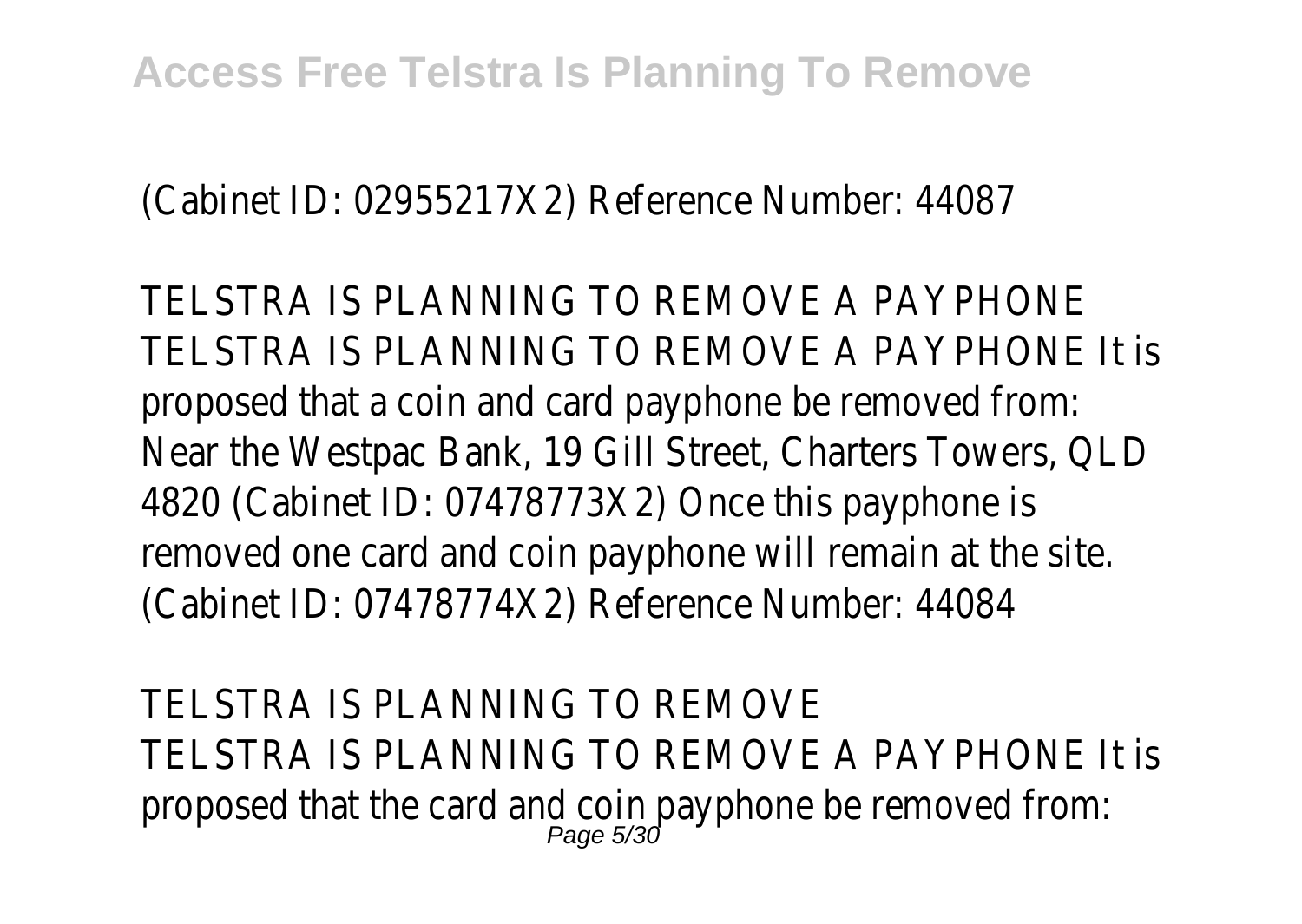Outside 161 Bank Street, East Victoria Park, WA 6101 (Cabinet ID: 08936120X7) Once this payphone is removed one card and coin payphone will remain at the site. (Cabinet ID: 08947210X2) Reference Number: 44174

TELSTRA IS PLANNING TO REMOVE A PAYPHONI TELSTRA IS PLANNING TO REMOVE A PAYPHONE It is proposed that a card and coin payphone be removed from: Inside Liverpool Hospital Main Foyer, 1 Elizabeth Street, Liverpool NSW 2170. (Cabinet ID: 02960211X2) Once this payphone is removed, one card and coin payphone will remain at the site. (Cabinet ID: 02960212X2) Reference Number: 44153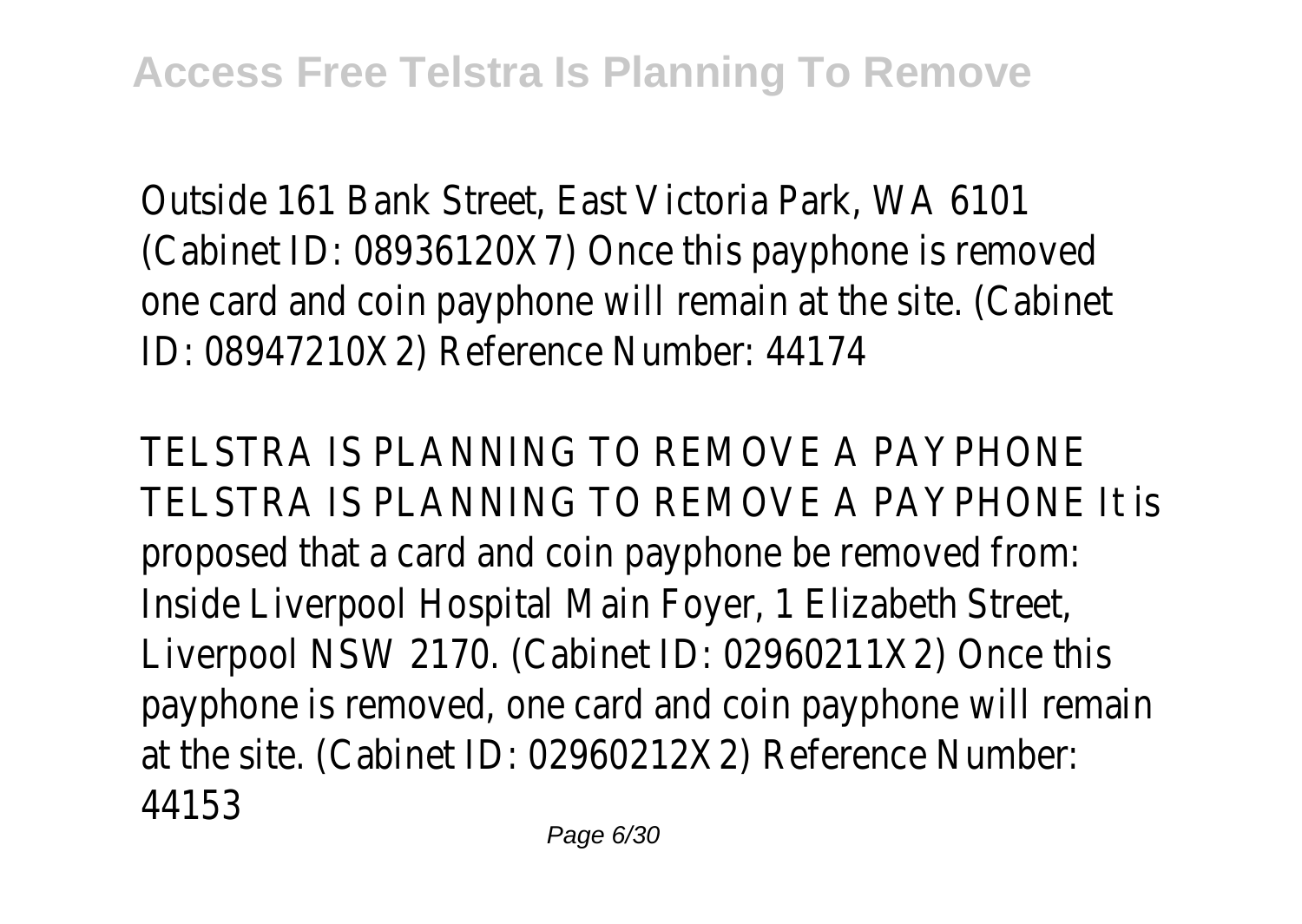TELSTRA IS PLANNING TO REMOVE A PAYPHONE TELSTRA IS PLANNING TO REMOVE A PAYPHONE It is proposed that a coin and card payphone be removed from: Inside Holmesglen TAFE Corner Batesford and Warrigal Roads Malvern East, VIC 3145 (Cabinet ID:03980902X1) Once this payphone is removed one card and coin payphone will remain at the site. (Cabinet ID: 03988811X1) Reference No: 44459

TELSTRA IS PLANNING TO REMOVE A PAYPHONE TELSTRA IS PLANNING TO REMOVE A PAYPHONE It is proposed that a card and coin payphone be removed from: Page 7/30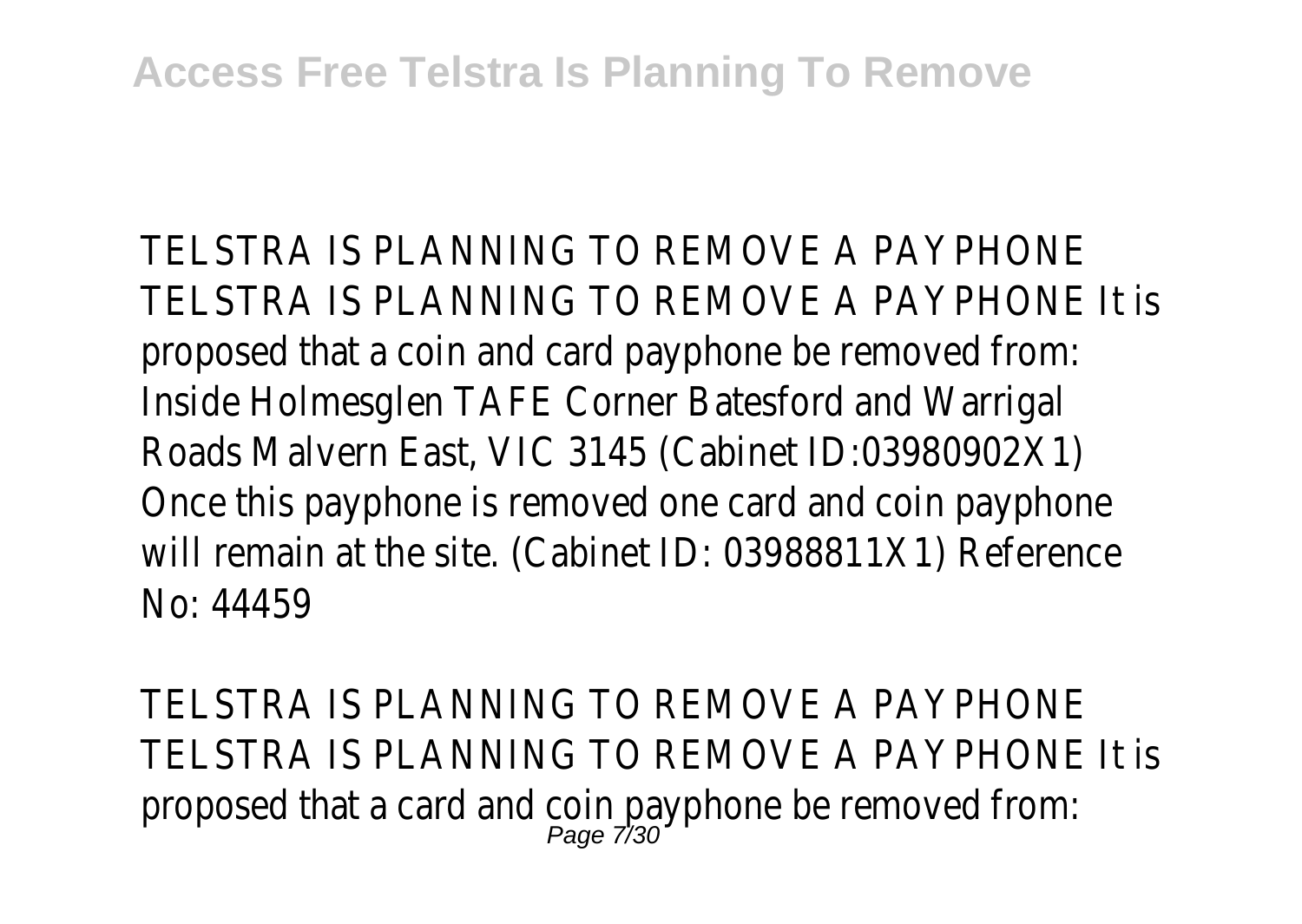Inside the Sydney Markets, 1 Plaza Road, Homebush West, NSW 2140. (Cabinet ID: 02974631X2) Once this payphone is removed, one card and coin payphone will remain at the site. (Cabinet ID: 02974629X2) Reference Number: 44340

TELSTRA IS PLANNING TO REMOVE A PAYPHONE TELSTRA IS PLANNING TO REMOVE A PAYPHONE It is proposed that a coin and card payphone be removed from: Outside 23 Fitzroy Street, Tamworth, NSW 2340 (Cabinet ID: 02676616X2) Once this payphone is removed one card and coin payphone will remain at the site. (Cabinet ID: 02676630X2) Reference No: 44245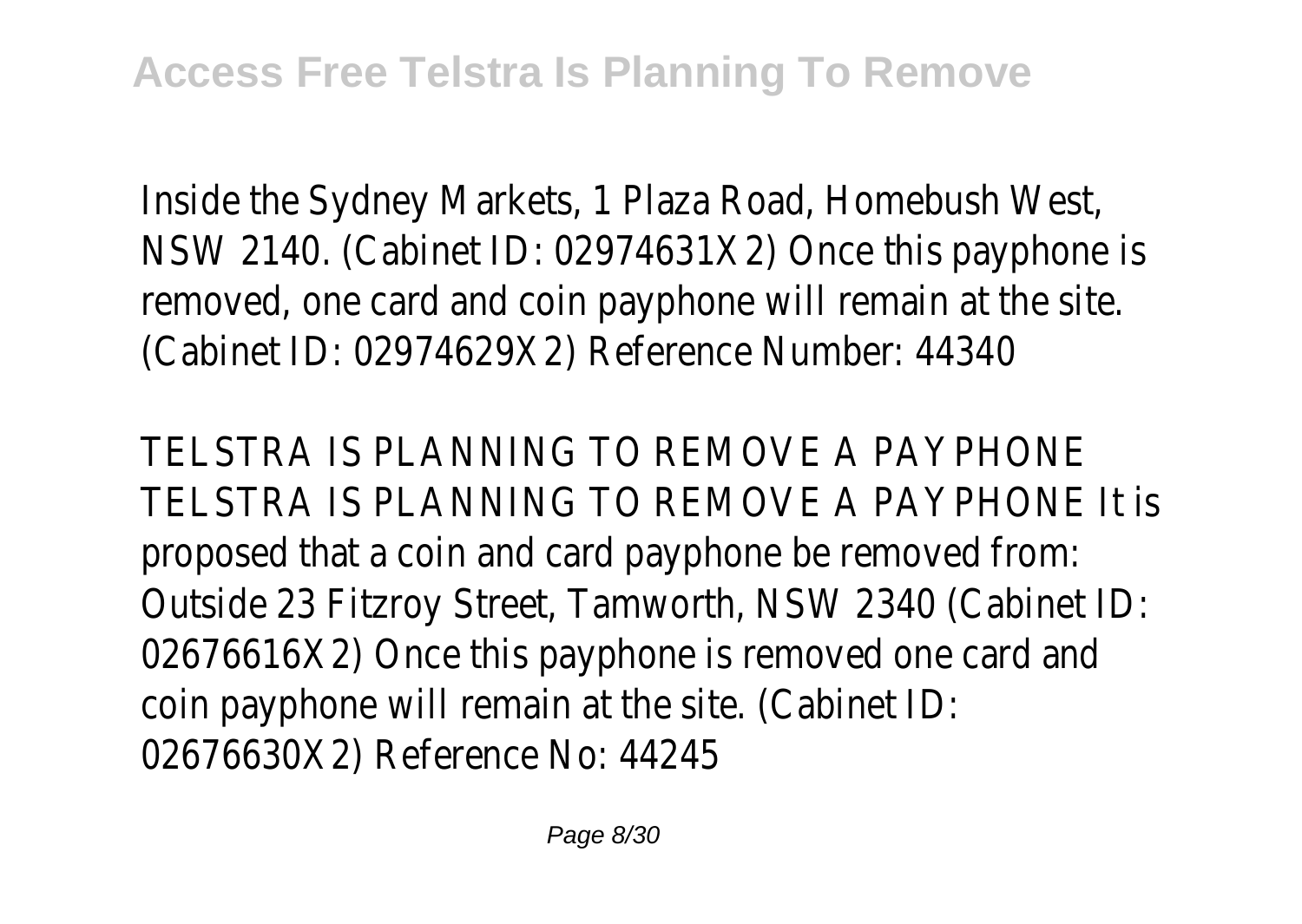TELSTRA IS PLANNING TO REMOVE A PAYPHONE TELSTRA IS PLANNING TO REMOVE A PAYPHONE It is proposed that a coin and card payphone be removed from: Outside Australia Post, 117 Mollison Street, Kyneton VIC 3444 (Cabinet ID: 03542202X2) Once this payphone is removed one card and coin payphone will remain at the site.

TELSTRA IS PLANNING TO REMOVE A PAYPHONE TELSTRA IS PLANNING TO REMOVE A PAYPHONE It is proposed that a coin and card payphone be removed from: Outside 193 Sheridan Street, Cairns North, QLD 4870 (Cabinet ID: 07405176X2) Once this payphone is removed one card and coin payphone will remain at the site. (Cabinet Page 9/30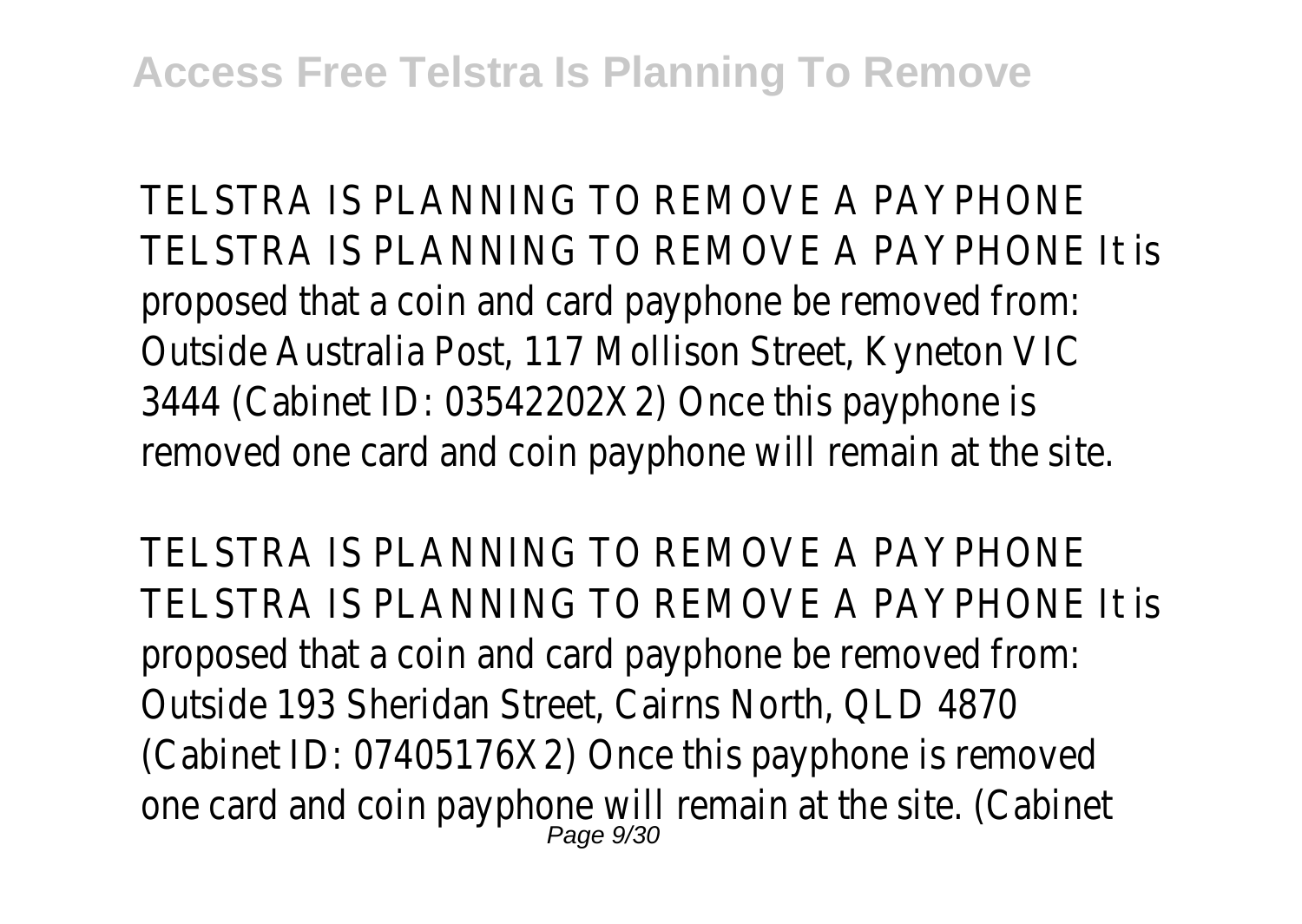## ID: 07405175X2) Reference No: 43650

TELSTRA IS PLANNING TO REMOVE A PAYPHONE TELSTRA IS PLANNING TO REMOVE A PAYPHONE It is proposed that a coin and card payphone be removed from: Outside Lilydale Railway Station 111 Main Street, Lilydale, VIC 3140 (Cabinet ID: 03973902X2) Once this payphone is removed one card and coin payphone will remain at the site.

TELSTRA IS PLANNING TO REMOVE A PAYPHONE Yeah, reviewing a books telstra is planning to remove could amass your near contacts listings. This is just one of the solutions for you to be successful. As understood, attainment Page 10/30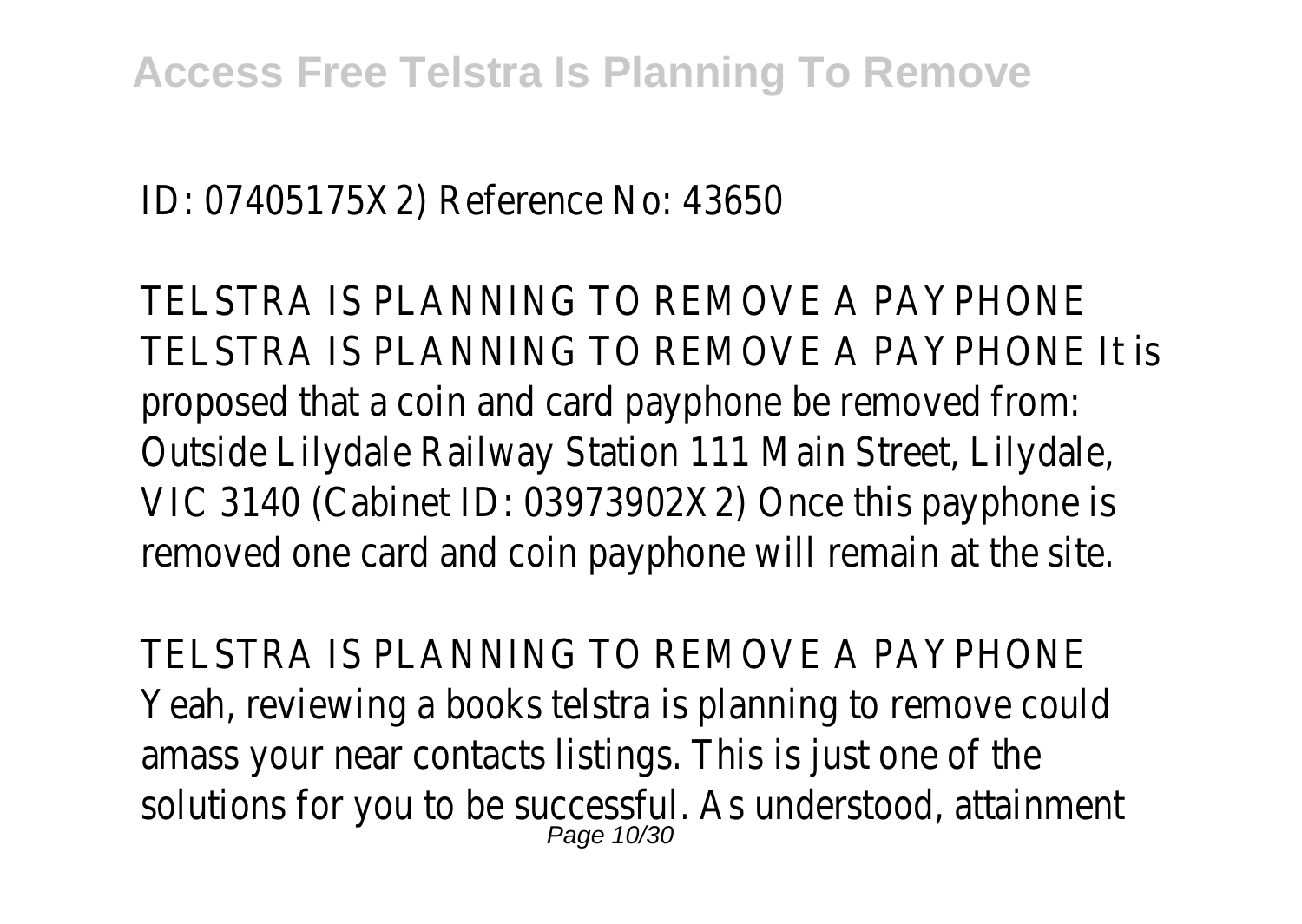does not suggest that you have fabulous points. Comprehending as capably as covenant even more than extra will provide each success. adjacent to, the proclamation as capably as sharpness of this telstra is planning to remove can be taken as

Telstra Is Planning To Remove - indivisiblesomerville.org TELSTRA IS PLANNING TO REMOVE A PAYPHONE It is proposed that a coin and card payphone be removed from: Outside 54 Cavenagh Street, Darwin City, NT 0800 (Cabinet ID: 08894122X2) Once this payphone is removed one card and coin payphone will remain at the site. (Cabinet ID: 08894110X2) Reference No: 43682 Page 11/30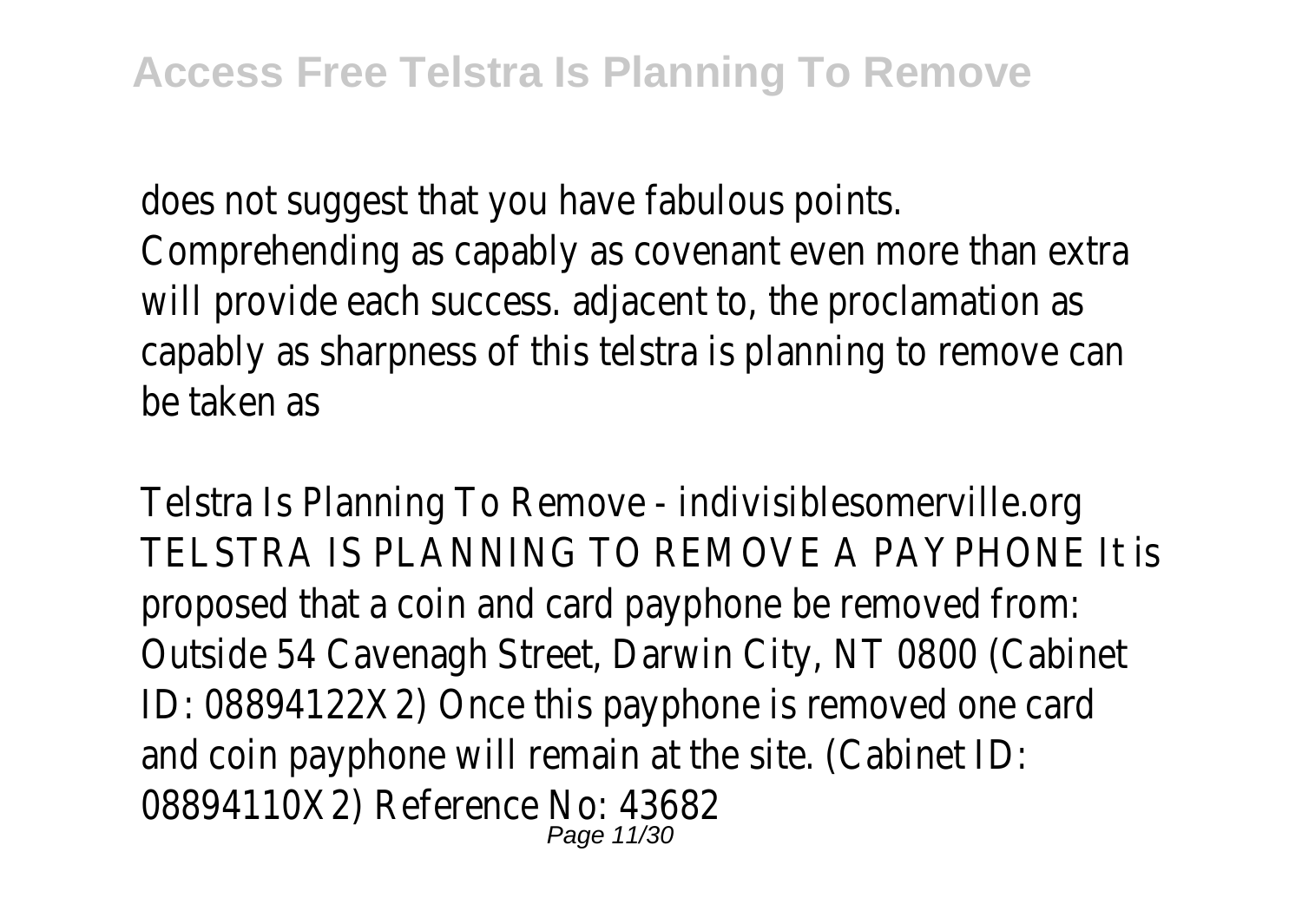TELSTRA IS PLANNING TO REMOVE A PAYPHONE TELSTRA IS PLANNING TO REMOVE A PAYPHONE It is proposed that a coin and card payphone be removed from: Outside 58 Victoria Street, Grafton, NSW 2460 (Cabinet ID: 02664319X2) Once this payphone is removed one card and coin payphone will remain at the site. (Cabinet ID: 02664320X2) Reference No: 43720

TELSTRA IS PLANNING TO REMOVE A PAYPHONE TELSTRA IS PLANNING TO REMOVE A PAYPHONE It is proposed that a card and coin payphone be removed from: Inside Goodna Railway Station, 22 Ryan Street, Goodna, Qld Page 12/30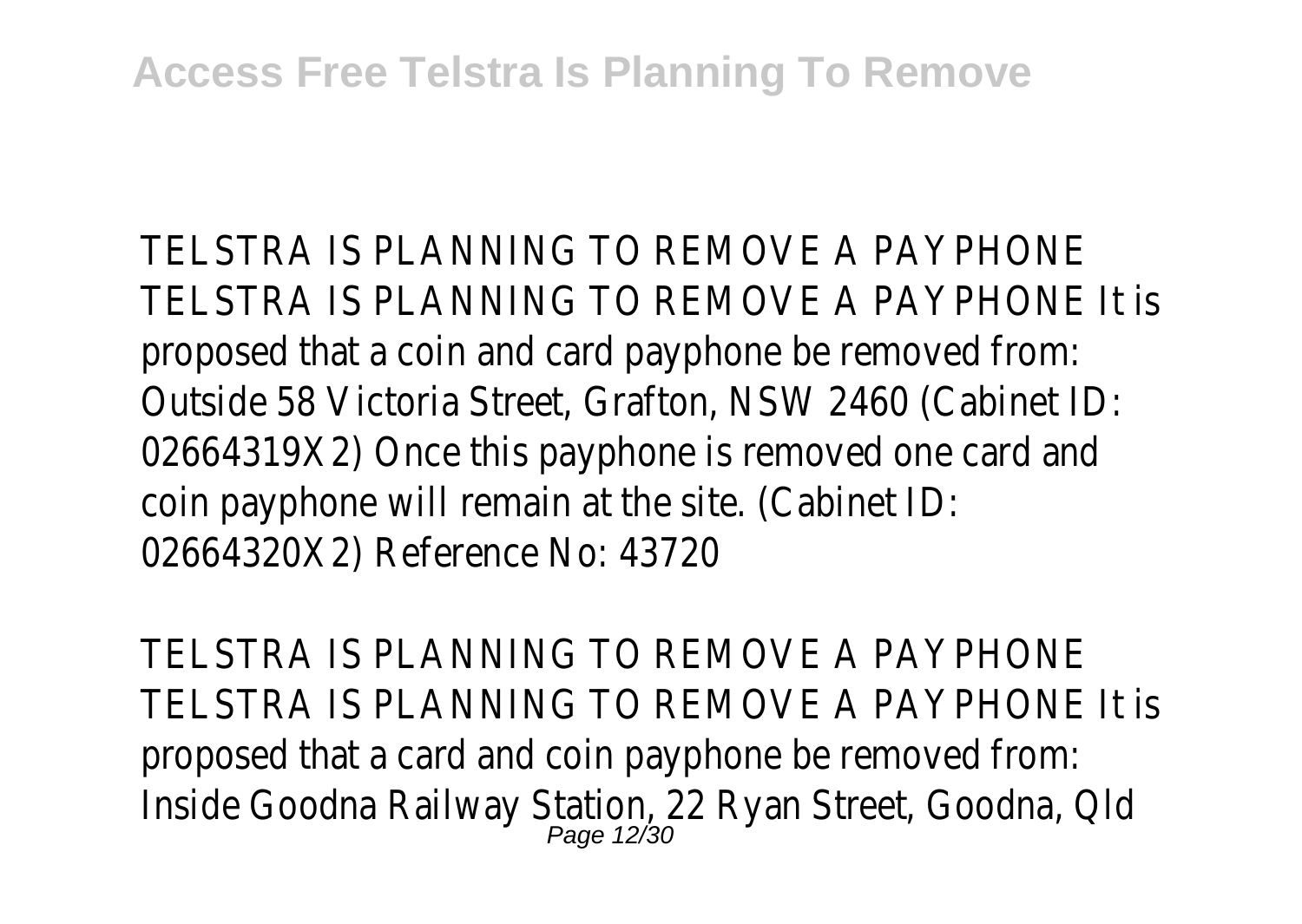4300. (Cabinet Id: 07338100X1). Once this payphone is removed one card and coin payphone will remain at the site. (Cabinet Id: 07381826X2) Reference Number: 42112

TELSTRA IS PLANNING TO REMOVE A PAYPHONE Telstra Is Planning To Remove TELSTRA IS PLANNING TO REMOVE A PAYPHONE It is proposed that a coin and card payphone be removed from: Outside Post Office, 266 Main Street Service Road, Lilydale, VIC 3140 (Cabinet ID: 03973501X2) Once this payphone is removed one card and coin payphone will remain at the site. TELSTRA IS PLANNING TO REMOVE A PAYPHONE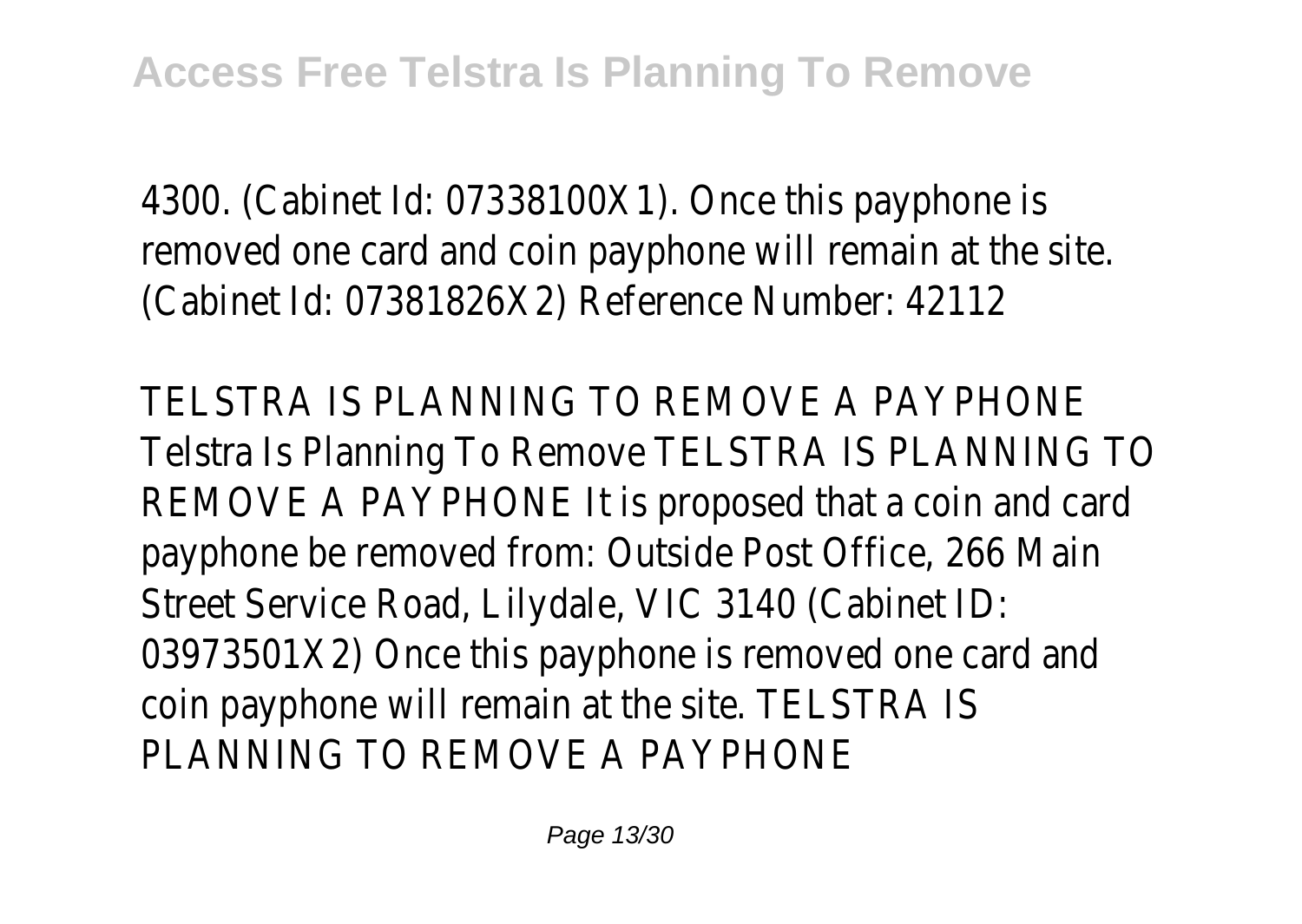Telstra Is Planning To Remove TELSTRA IS PLANNING TO REMOVE A PAYPHONE It is proposed that a coin and card payphone be removed from: Outside 152 Cobra Street, Dubbo NSW 2830 (Cabinet ID: 02688202X2) The next nearest payphone is located at the corner of Fitzroy and Short Street, Dubbo NSW 2830

TELSTRA IS PLANNING TO REMOVE A PAYPHONE TELSTRA IS PLANNING TO REMOVE A PAYPHONE It is proposed that a coin and card payphone be removed from: Inside Parliament Railway Station 87 Spring Street, Melbourne, VIC 3000 (Cabinet ID: 03965454X2) Once this payphone is removed one card and coin payphone will remain Page 14/30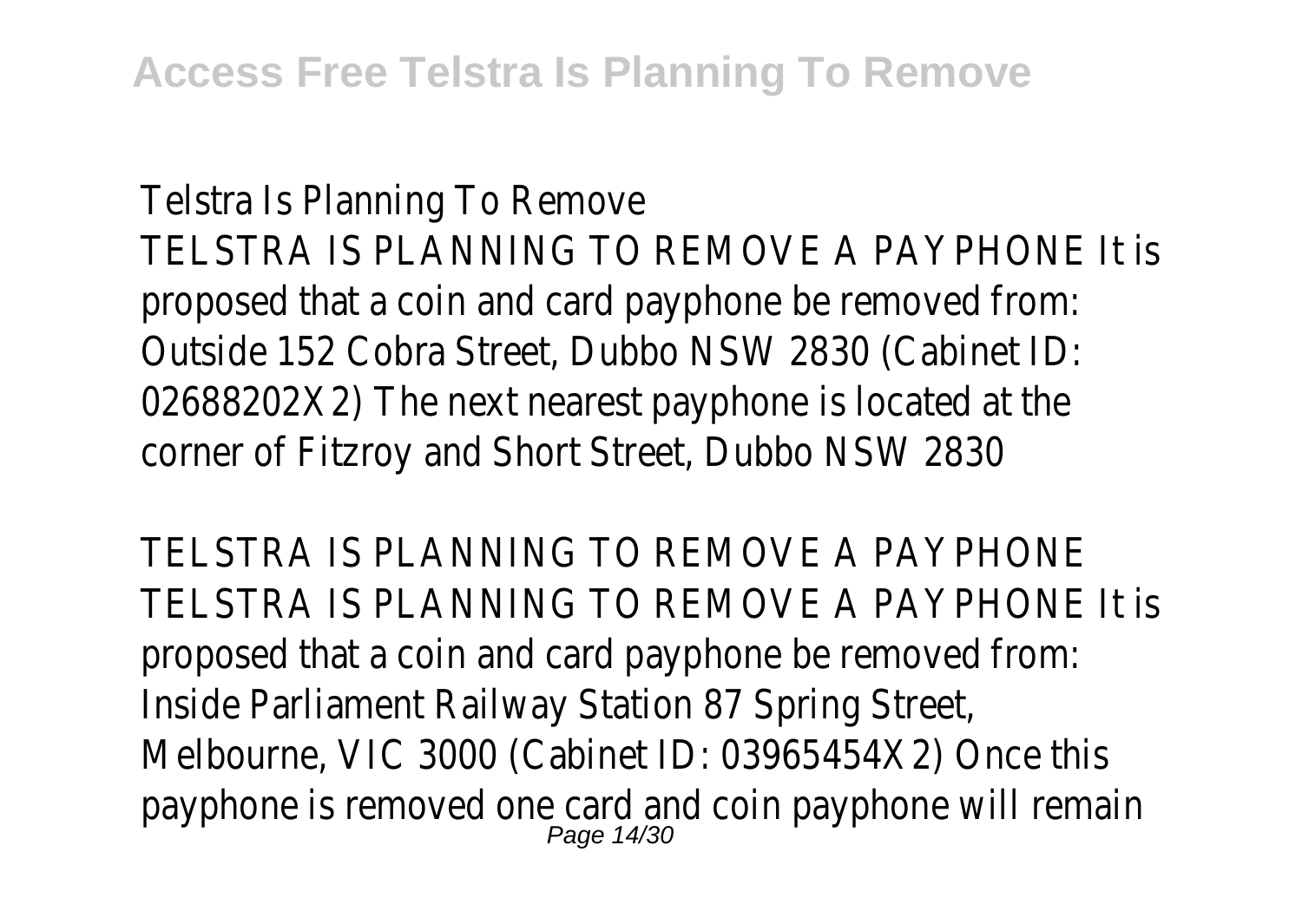at the site. (Cabinet ID: 03965479X2) Reference No: 42144

TELSTRA IS PLANNING TO REMOVE A PAYPHONE telstra-is-planning-to-remove 1/6 Downloaded from unite005.targettelecoms.co.uk on October 17, 2020 by guest [MOBI] Telstra Is Planning To Remove Right here, we have countless books telstra is planning to remove and collections to check out. We additionally allow variant types and with type of the books to browse. The customary book, fiction ...

Telstra penalised \$50m for unconscionable sale of mobile Page 15/3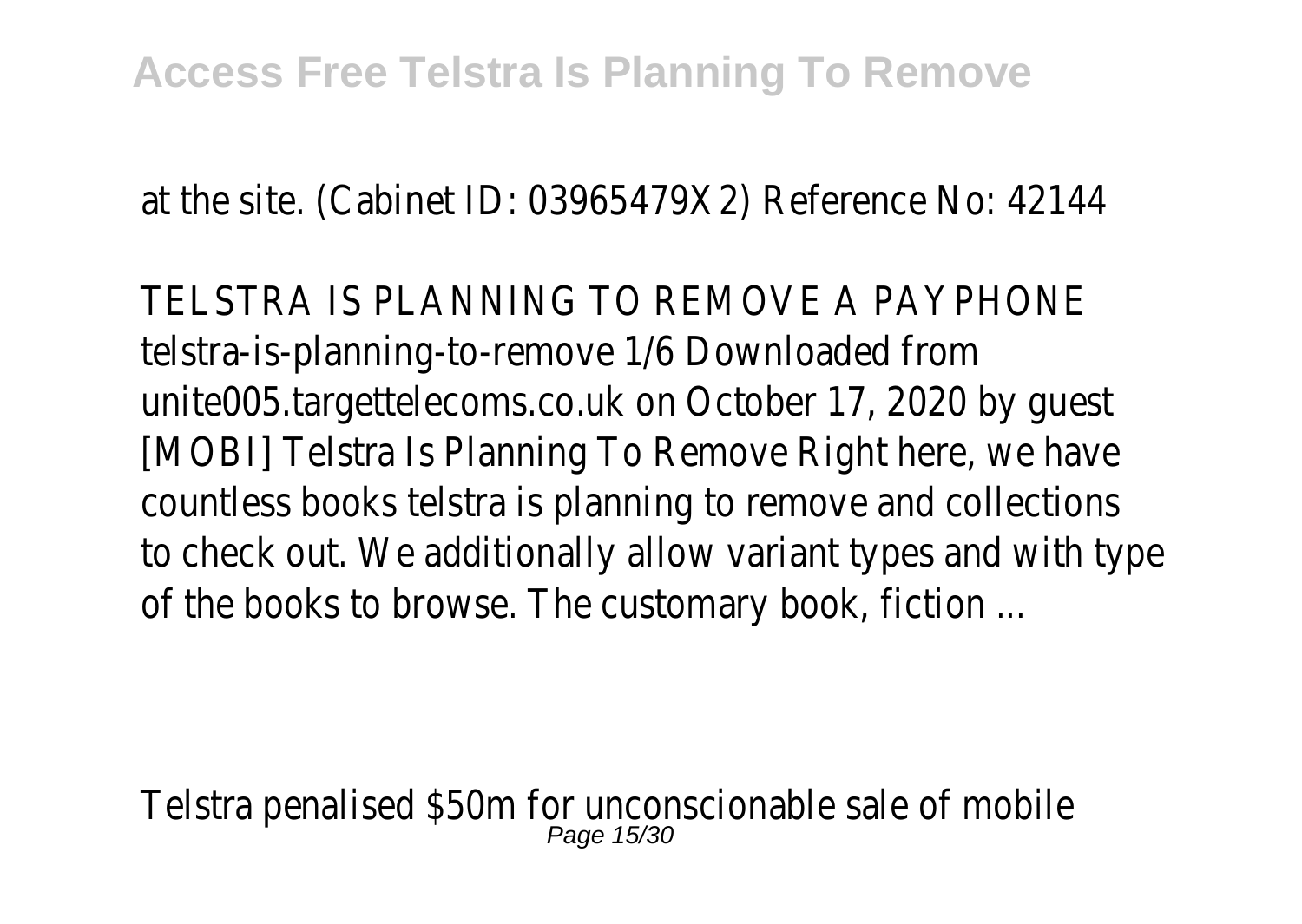plans to Indigenous customer **LegalAdvice HOA Levies** \$1500 FINE For My \"Permitless\" Fence \u0026 THREATENS To Put LIEN On My Home! Telstra is pure Evil... | Dirt Report How to set up your Telstra Smart Modem for nbn - FTTP and FWHireVue Video Interview: 5 MISTAKES You Need to AVOID Telstra stops selling NBN100 Plans | Dirt Report NBN disaster stories keep rolling in | A Current AffairUsing Telstra Broadband Protect to manage time onlineNBN: How to check your plan speeds and get connected<sub>5</sub> Tips on Choosing an NBN PlanNBN could 'eventually become worthless': Telstra CEOnstein Analytics Keynote: The Intelligence ImperativeBEST Behavioural Interview Questions \u0026 Answers! ISL Page 16/30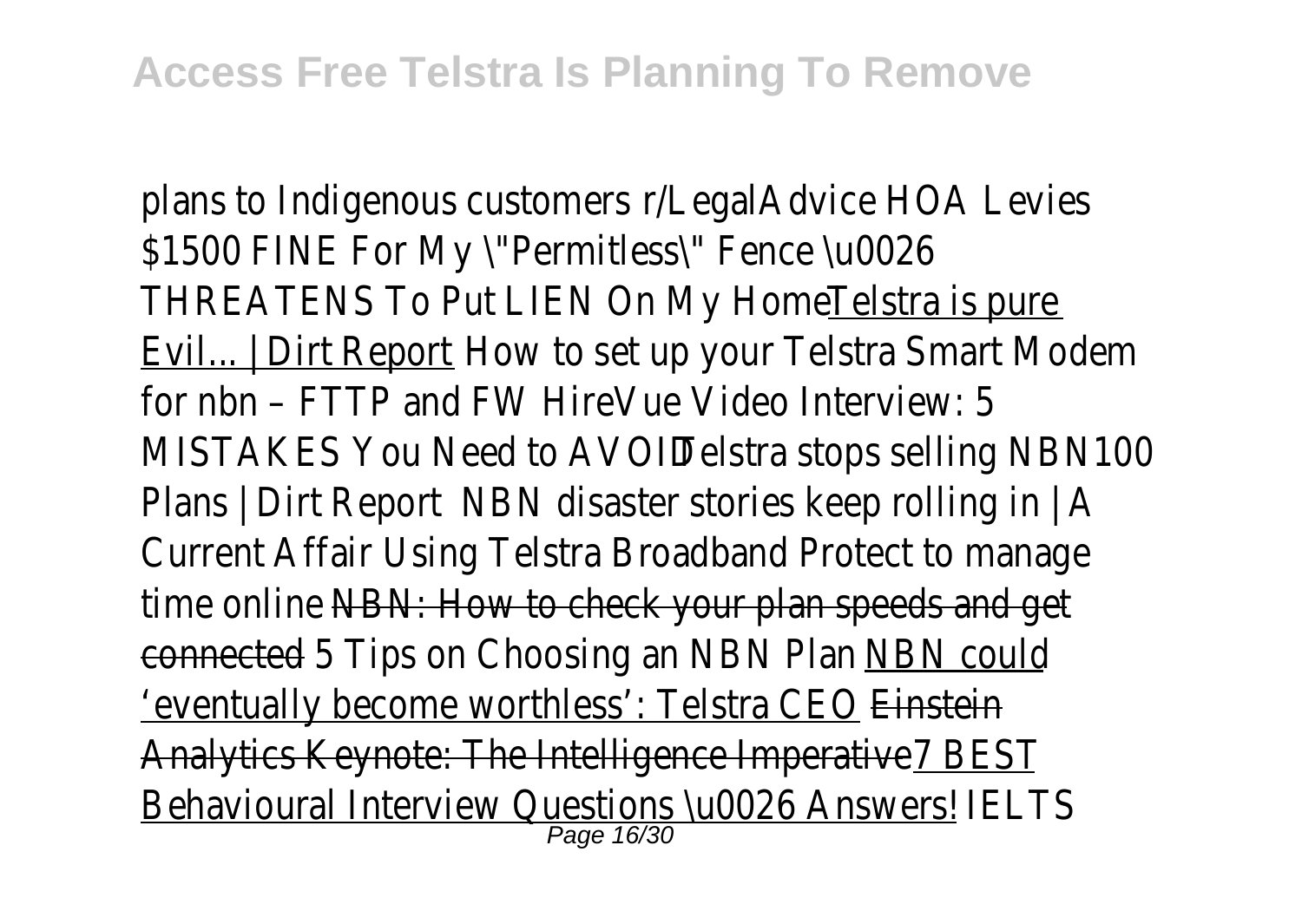Speaking Interview - Practice for a Scord 27Key for Schools speaking test (from 2020) - Luca and Fedenica ABLE B2 Speaking Test (including promptiternational arrivals in Australia|| Victoria-NSW- Western Australia borders open upToday the LibDems ENCOURAGED government spending?NVESTING: TELSTRA FINANCIAL YEAR AFTERMATH - What to do now ASX:TLS? Dividend, Long or Short Term?Limitations on outbound international travel from Australia extended | 7NEWBN Connection Farce | Telstra Smart Modem Review | Internet Speed Test Best NBN Modem Router Combo | Tech Man Pat nplex Adaptive Systems - Dave Snowden - DDD Europe 2018 Learning Netrunner | Advanced Deck Building Guide (Revised<br>Page 17/30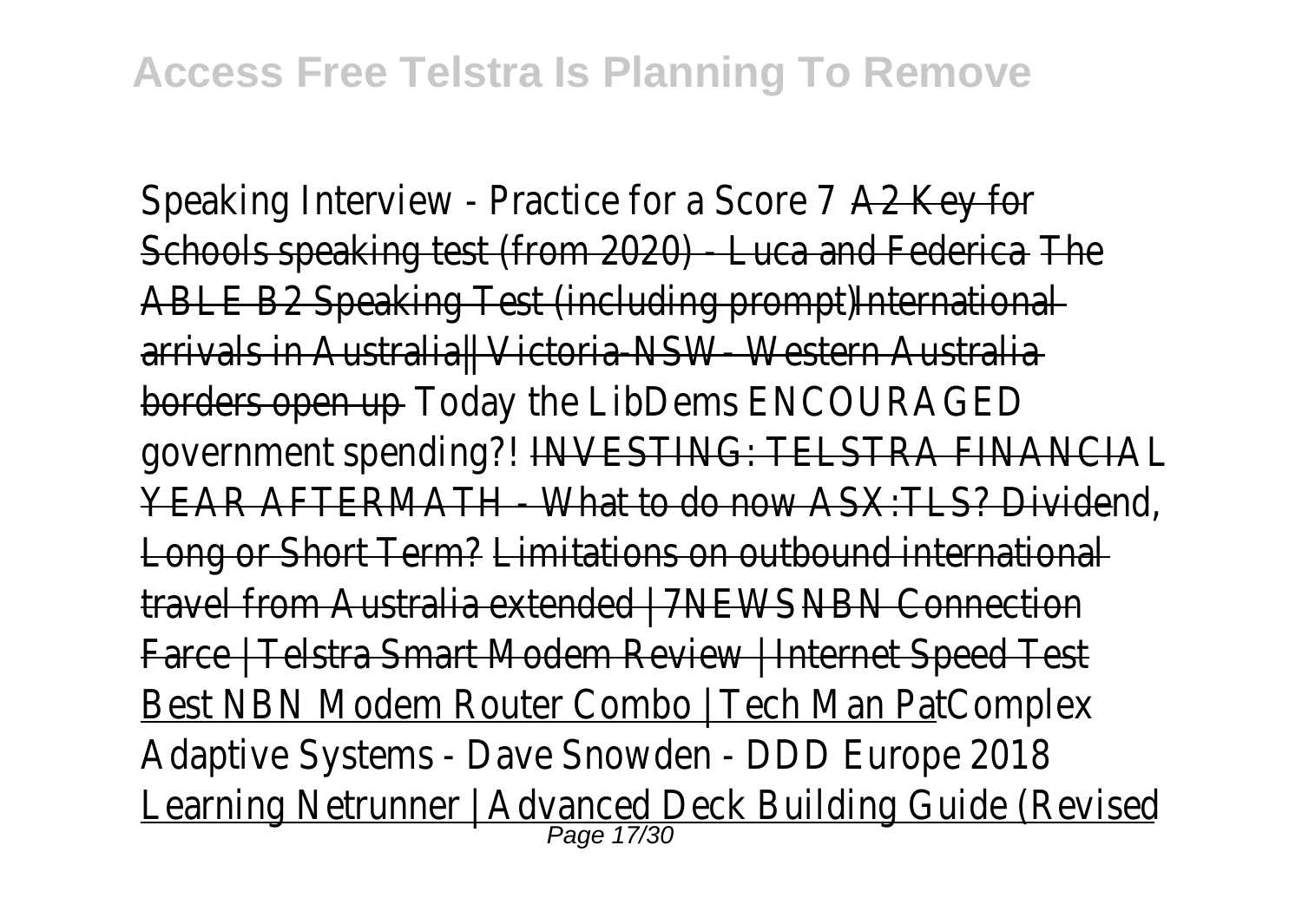## Core Set)The Top 10 Technology PredictionSX Day Trader, Nick Fabrio

How to set up your Telstra Business Smart Modem for nbn – FTTP and FW The ASX market has halted! | Spotee on Shares | 16 Novembe Singpost May Have Good Dividends BUT Ecommerce... ?2013 07 18 12 00 Running an Agile Release Train ART) Planning Meeting, with Dean Leffingwell and Jen Telstra Is Planning To Remove TELSTRA IS PLANNING TO REMOVE A PAYPHONE It is proposed that a card and coin payphone be removed from: Inside Grand Central Shopping Centre, Level 2, 1 Dent Street, Toowoomba City, QLD 4350. (Cabinet Id: 07463820X1). Once this payphone is removed one card and coin payphone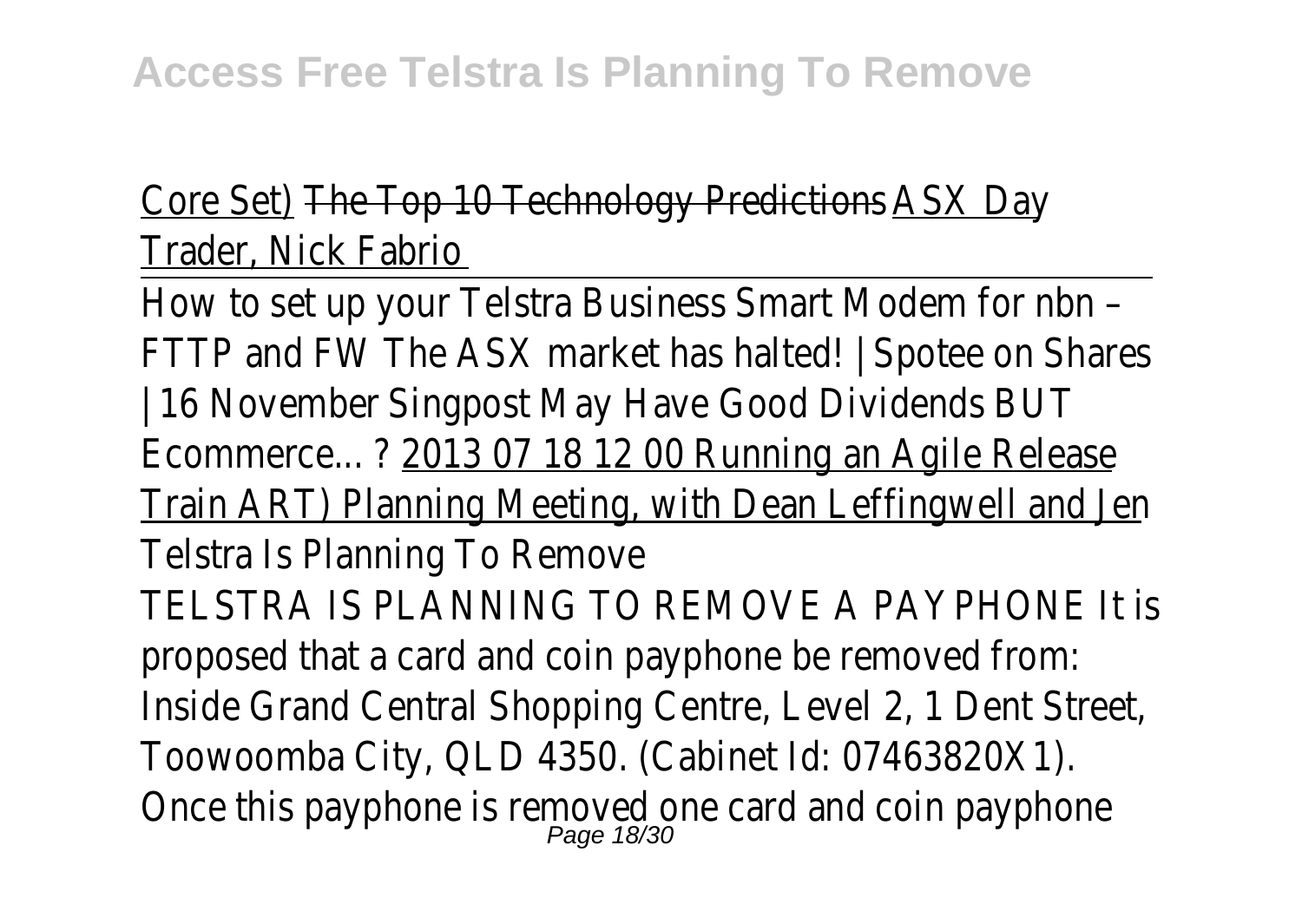will remain at the site. (Cabinet Id: 07461310X1) Reference Number: 42164

TELSTRA IS PLANNING TO REMOVE TELSTRA IS PLANNING TO REMOVE A PAYPHONE It is proposed that a card and coin payphone be removed from: Inside The Sydney University, Science Road, Camperdown NSW 2050. (Cabinet ID: 02966033X2) Once this payphone is removed, one card and coin payphone will remain at the site. (Cabinet ID: 02955217X2) Reference Number: 44087

TELSTRA IS PLANNING TO REMOVE A PAYPHONE TELSTRA IS PLANNING TO REMOVE A PAYPHONE It is Page 19/30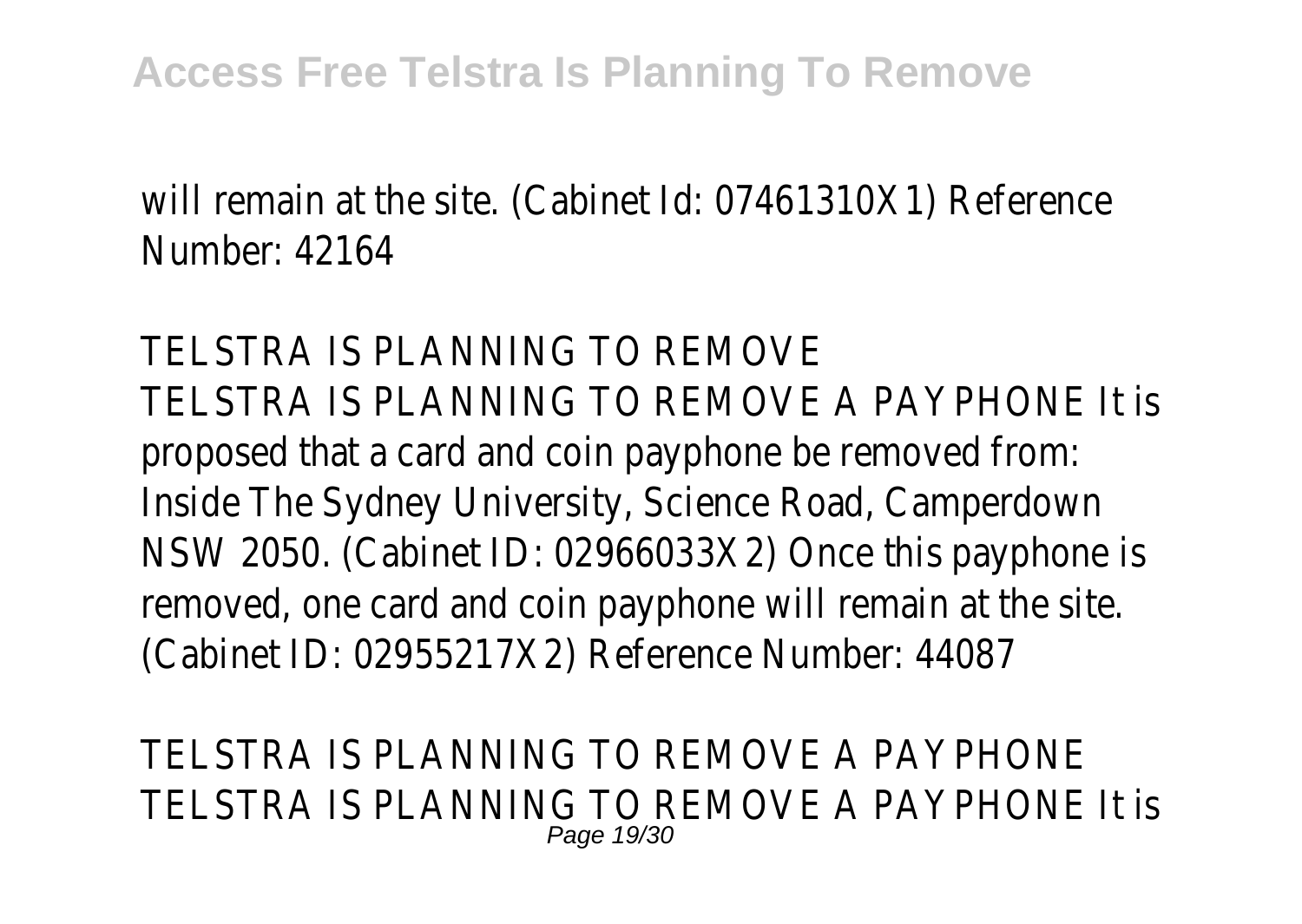proposed that a coin and card payphone be removed from: Near the Westpac Bank, 19 Gill Street, Charters Towers, QLD 4820 (Cabinet ID: 07478773X2) Once this payphone is removed one card and coin payphone will remain at the site. (Cabinet ID: 07478774X2) Reference Number: 44084

TELSTRA IS PLANNING TO REMOVE TELSTRA IS PLANNING TO REMOVE A PAYPHONE It is proposed that the card and coin payphone be removed from: Outside 161 Bank Street, East Victoria Park, WA 6101 (Cabinet ID: 08936120X7) Once this payphone is removed one card and coin payphone will remain at the site. (Cabinet ID: 08947210X2) Reference Number: 44174 Page 20/30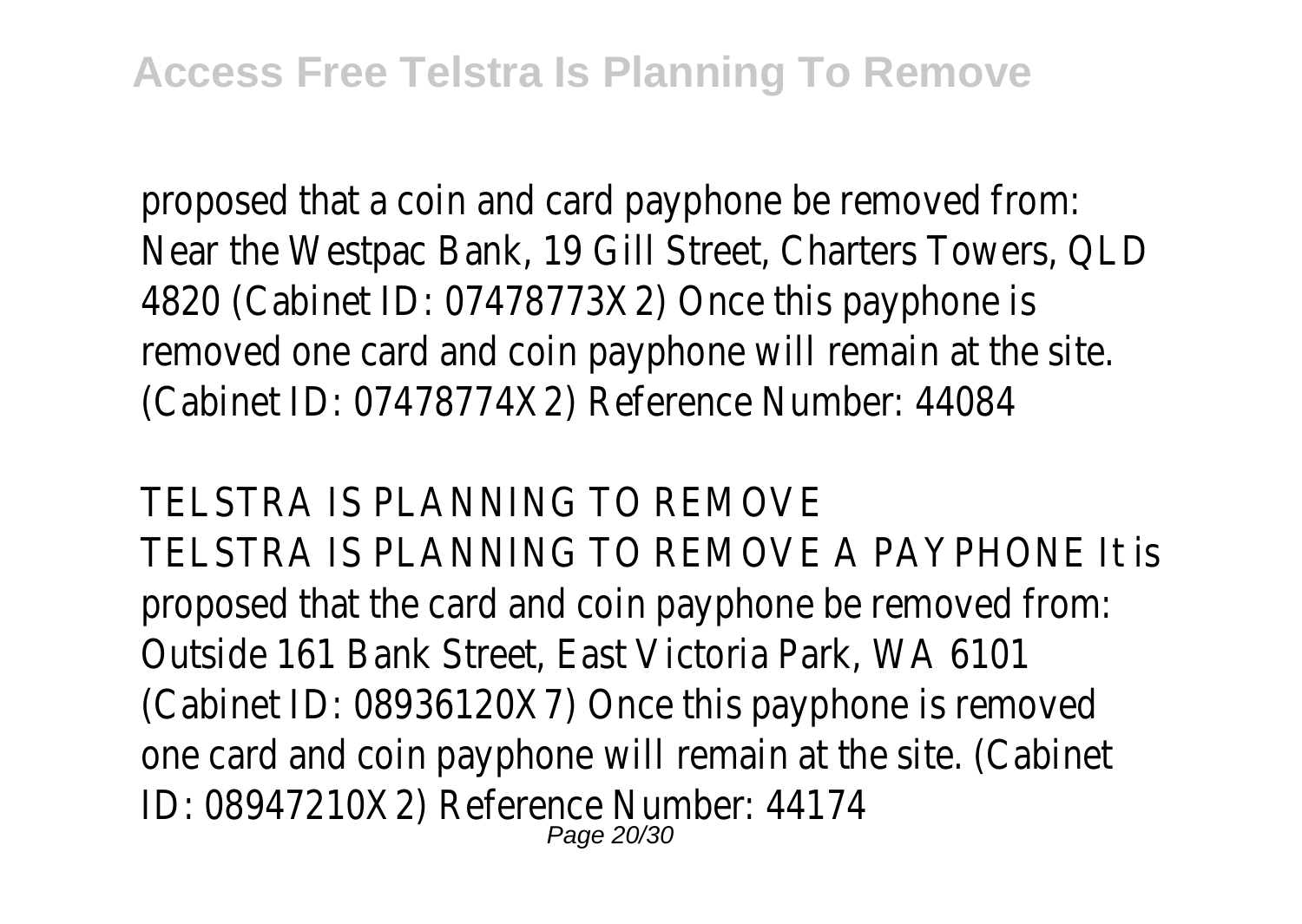TELSTRA IS PLANNING TO REMOVE A PAYPHONE TELSTRA IS PLANNING TO REMOVE A PAYPHONE It is proposed that a card and coin payphone be removed from: Inside Liverpool Hospital Main Foyer, 1 Elizabeth Street, Liverpool NSW 2170. (Cabinet ID: 02960211X2) Once this payphone is removed, one card and coin payphone will remain at the site. (Cabinet ID: 02960212X2) Reference Number: 44153

TELSTRA IS PLANNING TO REMOVE A PAYPHONE TELSTRA IS PLANNING TO REMOVE A PAYPHONE It is proposed that a coin and card payphone be removed from: Page 21/30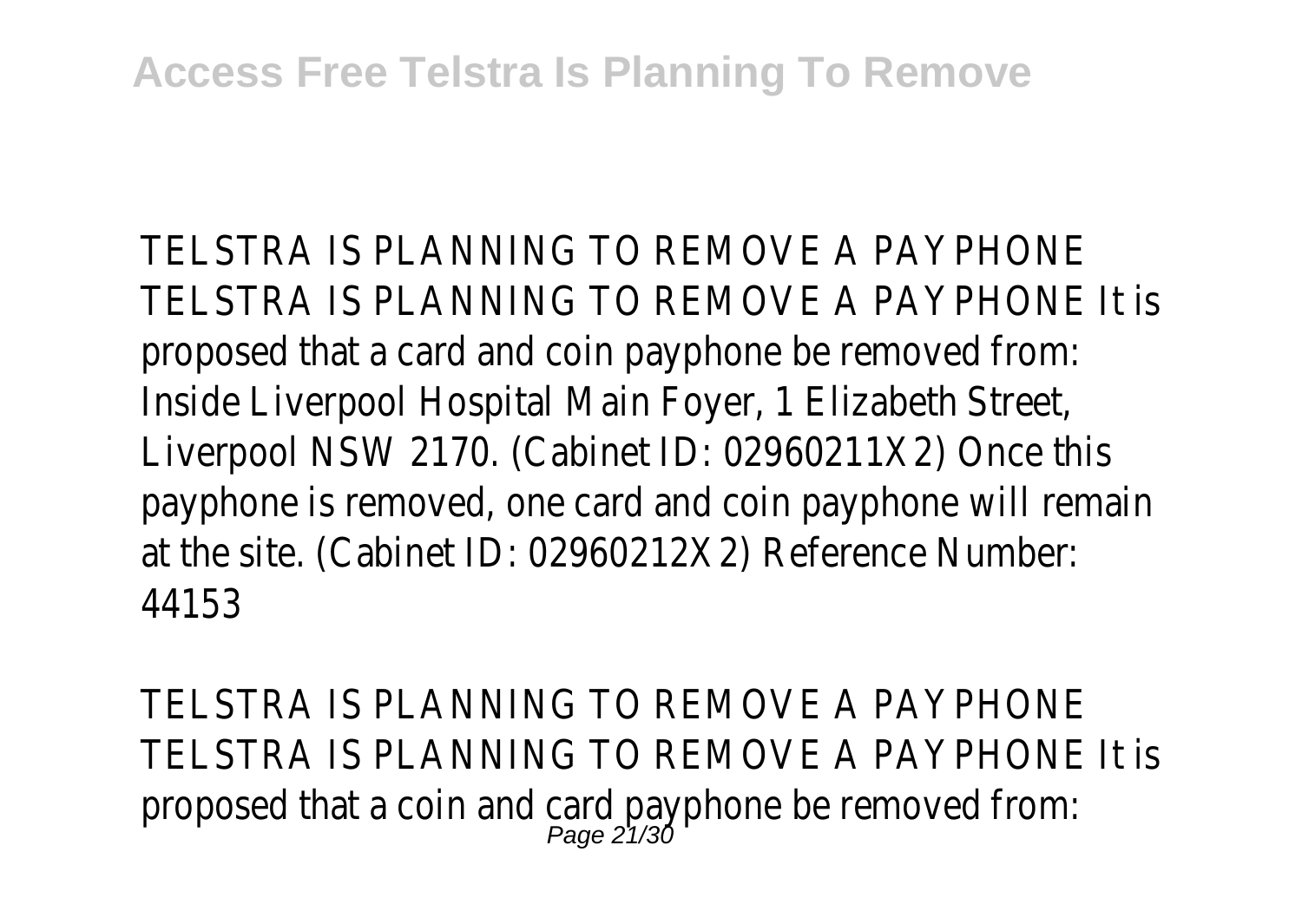Inside Holmesglen TAFE Corner Batesford and Warrigal Roads Malvern East, VIC 3145 (Cabinet ID:03980902X1) Once this payphone is removed one card and coin payphone will remain at the site. (Cabinet ID: 03988811X1) Reference No: 44459

TELSTRA IS PLANNING TO REMOVE A PAYPHONE TELSTRA IS PLANNING TO REMOVE A PAYPHONE It is proposed that a card and coin payphone be removed from: Inside the Sydney Markets, 1 Plaza Road, Homebush West, NSW 2140. (Cabinet ID: 02974631X2) Once this payphone is removed, one card and coin payphone will remain at the site. (Cabinet ID: 02974629X2) Reference Number: 44340 Page 22/30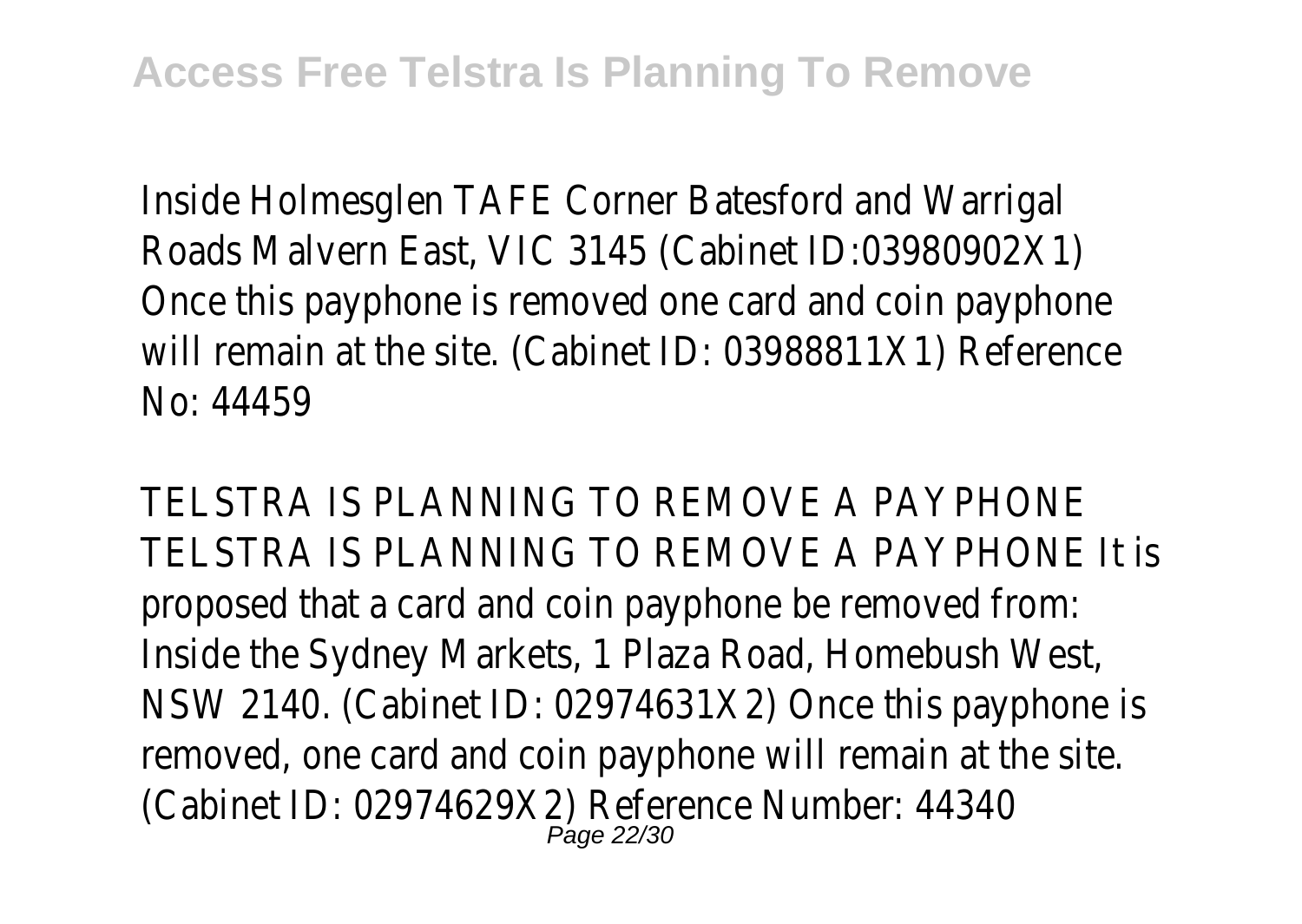TELSTRA IS PLANNING TO REMOVE A PAYPHONE TELSTRA IS PLANNING TO REMOVE A PAYPHONE It is proposed that a coin and card payphone be removed from: Outside 23 Fitzroy Street, Tamworth, NSW 2340 (Cabinet ID: 02676616X2) Once this payphone is removed one card and coin payphone will remain at the site. (Cabinet ID: 02676630X2) Reference No: 44245

TELSTRA IS PLANNING TO REMOVE A PAYPHONE TELSTRA IS PLANNING TO REMOVE A PAYPHONE It is proposed that a coin and card payphone be removed from: Outside Australia Post, 117 Mollison Street, Kyneton VIC<br>Page 23/30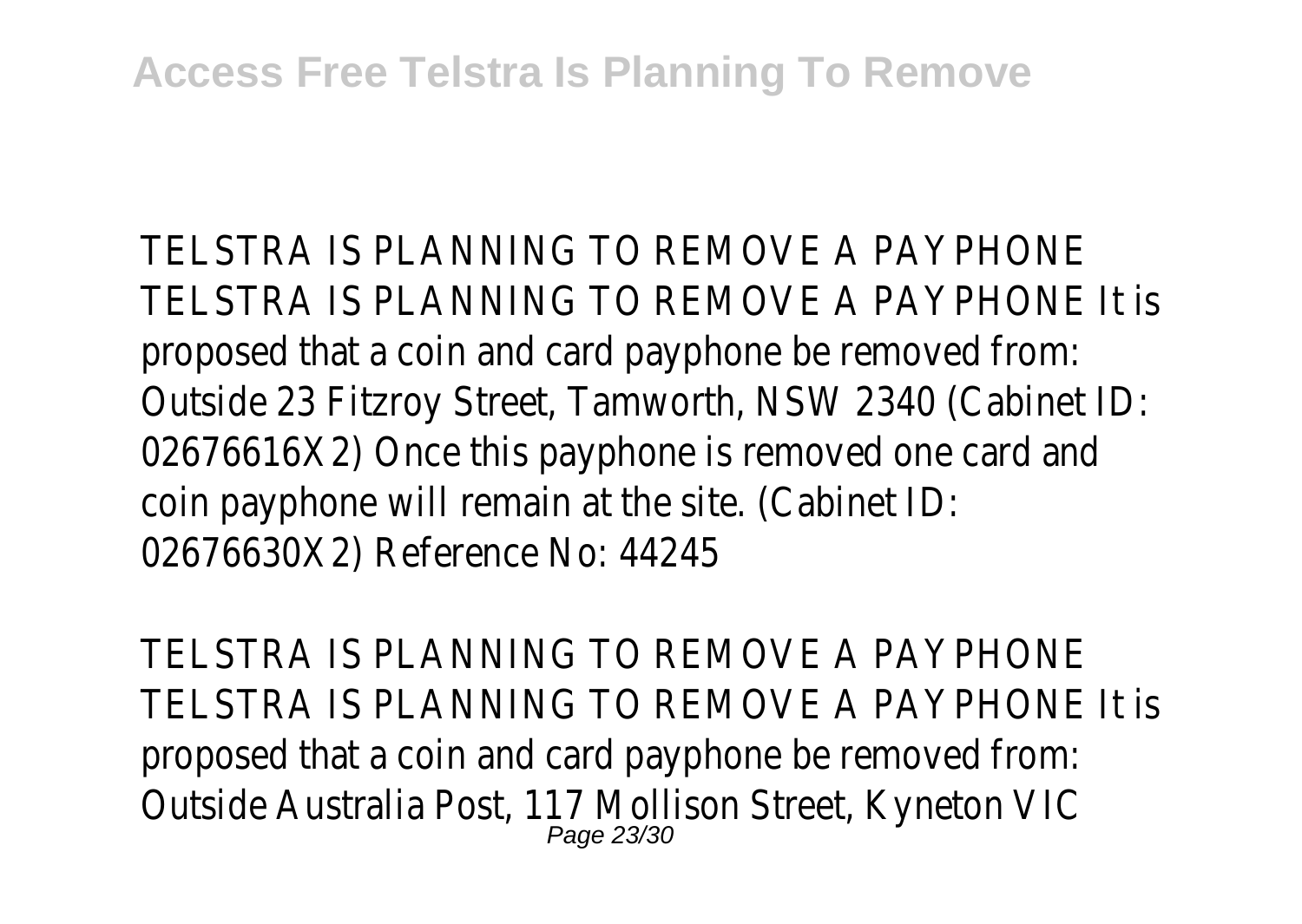3444 (Cabinet ID: 03542202X2) Once this payphone is removed one card and coin payphone will remain at the site.

TELSTRA IS PLANNING TO REMOVE A PAYPHONE TELSTRA IS PLANNING TO REMOVE A PAYPHONE It is proposed that a coin and card payphone be removed from: Outside 193 Sheridan Street, Cairns North, QLD 4870 (Cabinet ID: 07405176X2) Once this payphone is removed one card and coin payphone will remain at the site. (Cabinet ID: 07405175X2) Reference No: 43650

TELSTRA IS PLANNING TO REMOVE A PAYPHONE TELSTRA IS PLANNING TO REMOVE A PAYPHONE It is Page 24/30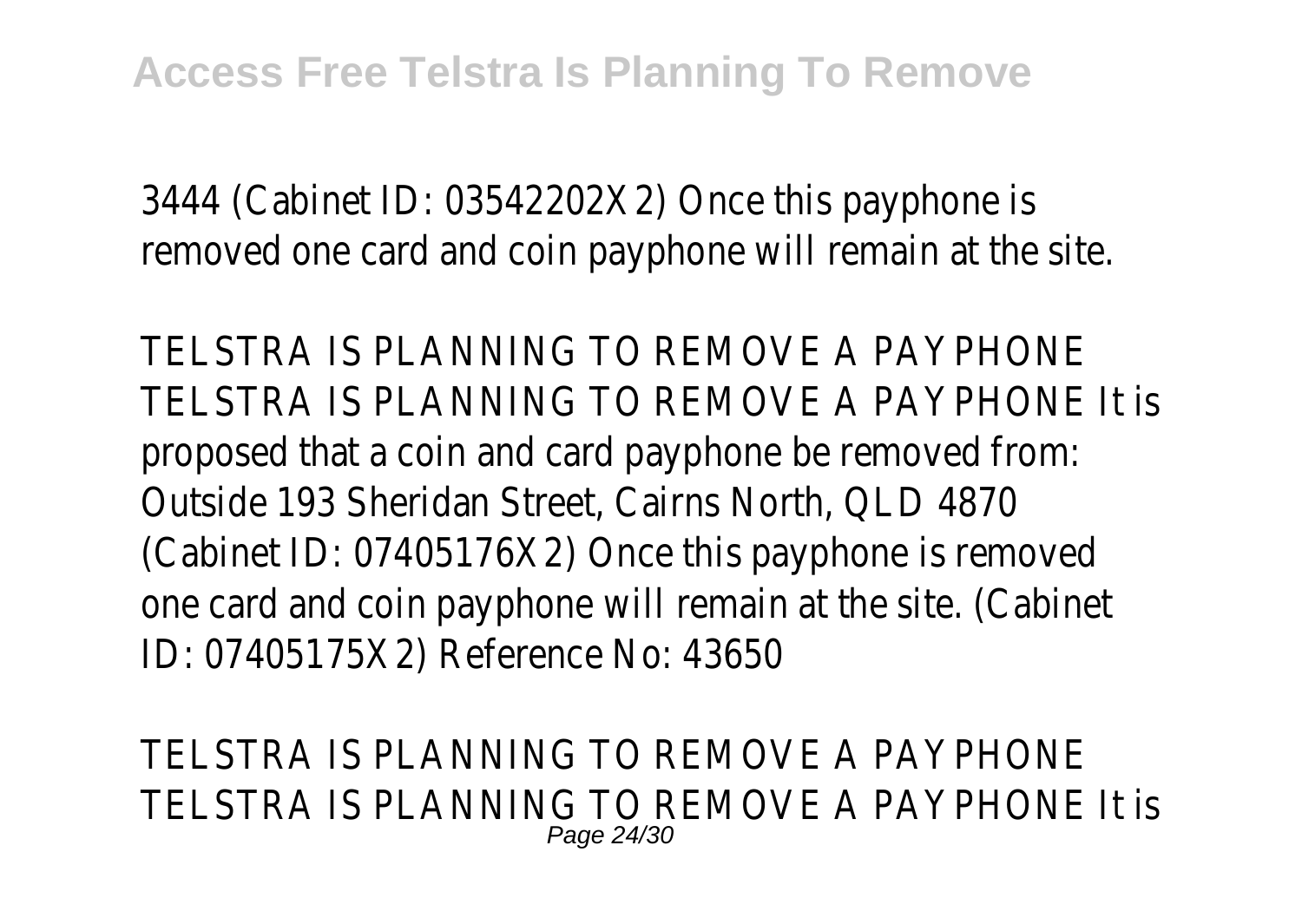proposed that a coin and card payphone be removed from: Outside Lilydale Railway Station 111 Main Street, Lilydale, VIC 3140 (Cabinet ID: 03973902X2) Once this payphone is removed one card and coin payphone will remain at the site.

TELSTRA IS PLANNING TO REMOVE A PAYPHONI Yeah, reviewing a books telstra is planning to remove could amass your near contacts listings. This is just one of the solutions for you to be successful. As understood, attainment does not suggest that you have fabulous points. Comprehending as capably as covenant even more than extra will provide each success. adjacent to, the proclamation as capably as sharpness of this telstra is planning to remove can Page 25/30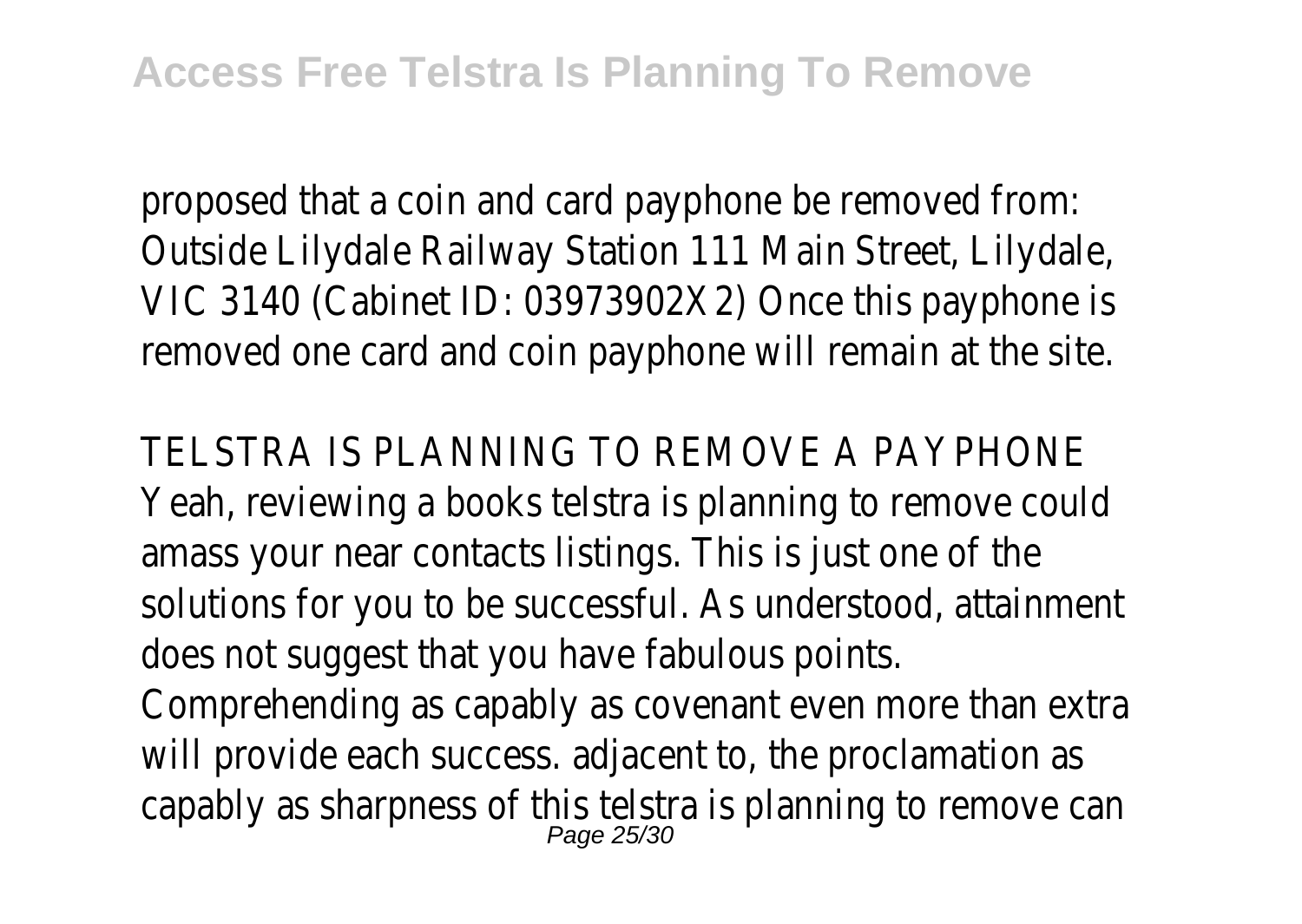be taken as

Telstra Is Planning To Remove - indivisiblesomerville.org TELSTRA IS PLANNING TO REMOVE A PAYPHONE It is proposed that a coin and card payphone be removed from: Outside 54 Cavenagh Street, Darwin City, NT 0800 (Cabinet ID: 08894122X2) Once this payphone is removed one card and coin payphone will remain at the site. (Cabinet ID: 08894110X2) Reference No: 43682

TELSTRA IS PLANNING TO REMOVE A PAYPHONE TELSTRA IS PLANNING TO REMOVE A PAYPHONE It is proposed that a coin and card payphone be removed from: Page 26/30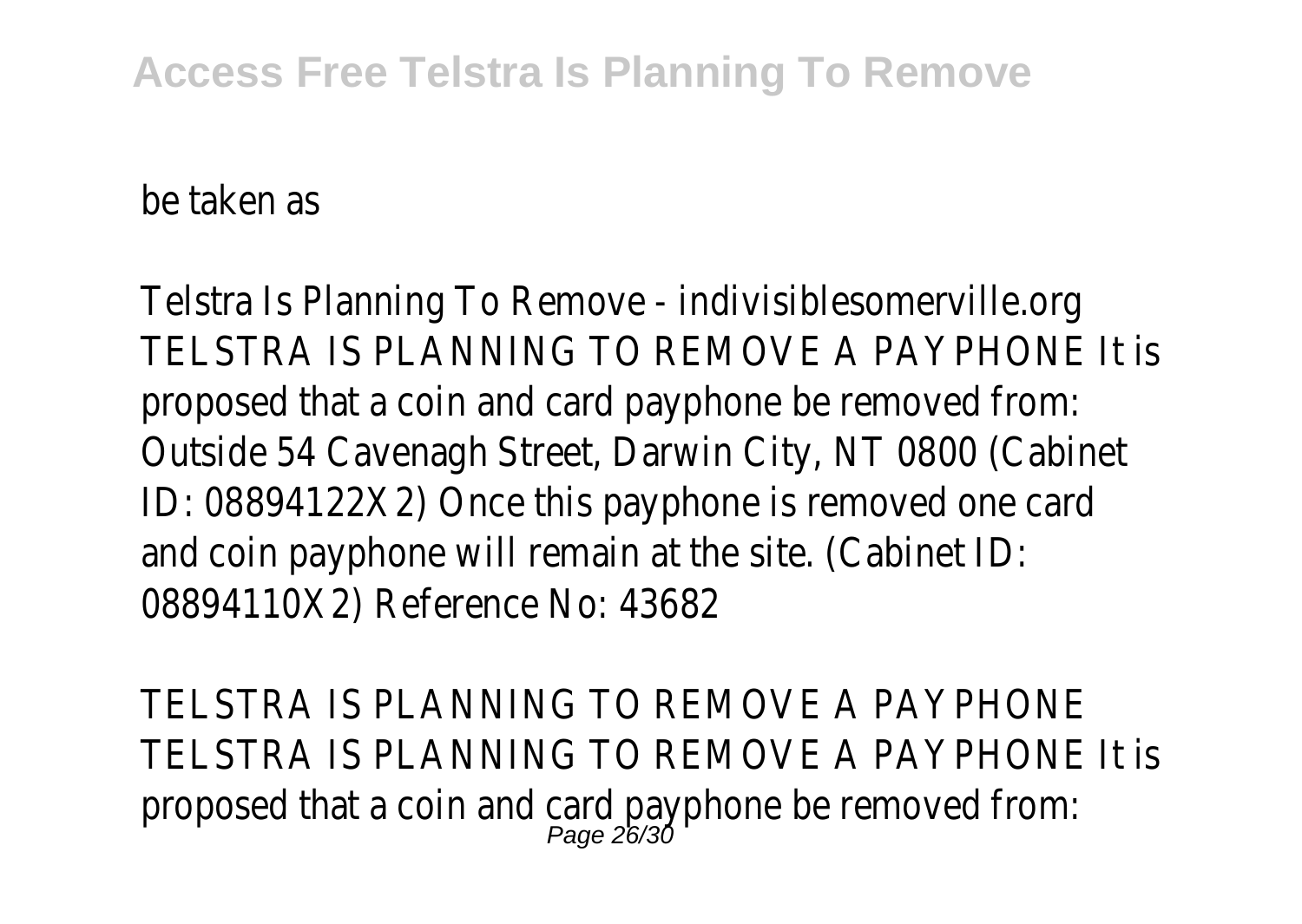Outside 58 Victoria Street, Grafton, NSW 2460 (Cabinet ID: 02664319X2) Once this payphone is removed one card and coin payphone will remain at the site. (Cabinet ID: 02664320X2) Reference No: 43720

TELSTRA IS PLANNING TO REMOVE A PAYPHONE TELSTRA IS PLANNING TO REMOVE A PAYPHONE It is proposed that a card and coin payphone be removed from: Inside Goodna Railway Station, 22 Ryan Street, Goodna, Qld 4300. (Cabinet Id: 07338100X1). Once this payphone is removed one card and coin payphone will remain at the site. (Cabinet Id: 07381826X2) Reference Number: 42112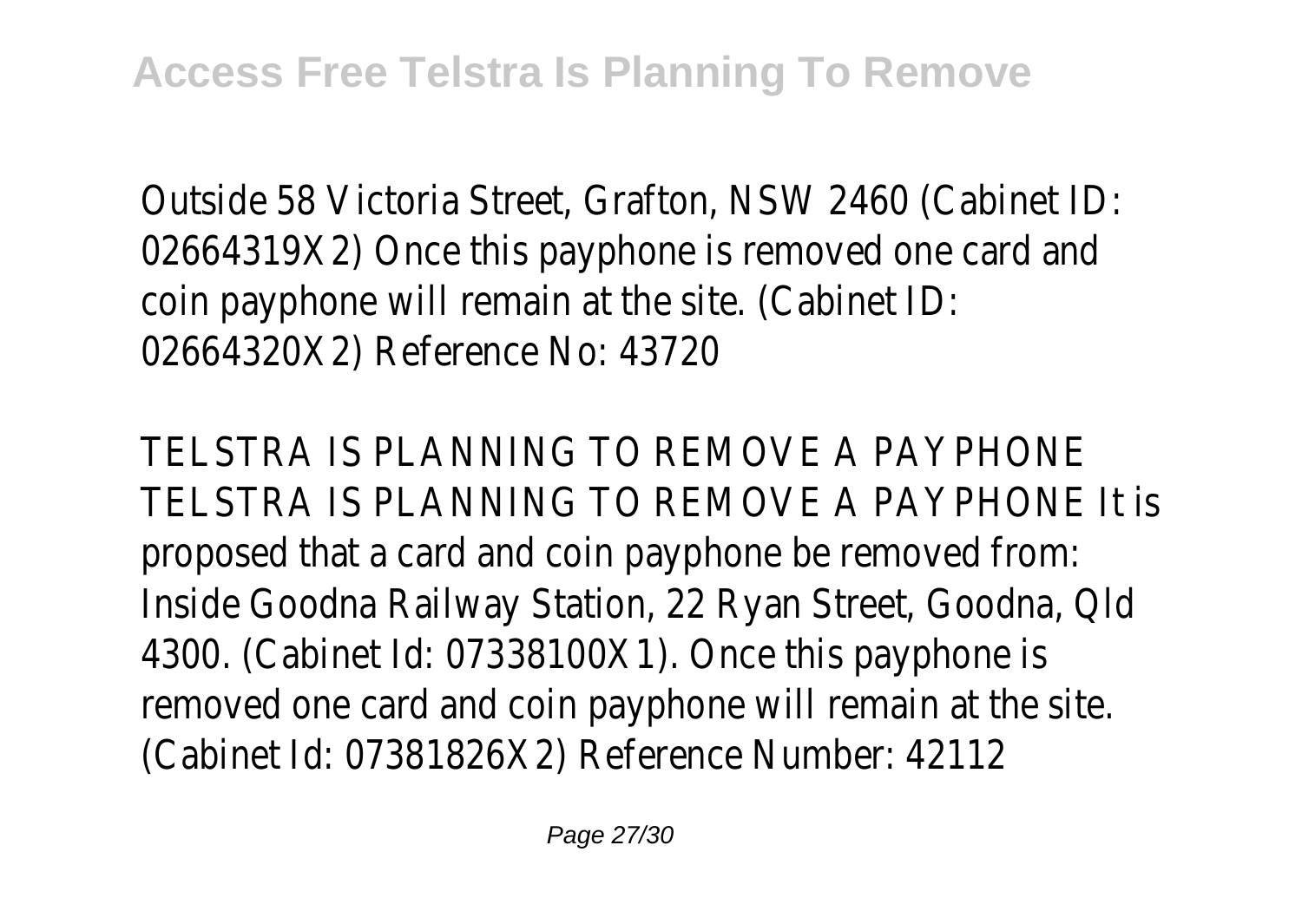TELSTRA IS PLANNING TO REMOVE A PAYPHONE Telstra Is Planning To Remove TELSTRA IS PLANNING TO REMOVE A PAYPHONE It is proposed that a coin and card payphone be removed from: Outside Post Office, 266 Main Street Service Road, Lilydale, VIC 3140 (Cabinet ID: 03973501X2) Once this payphone is removed one card and coin payphone will remain at the site. TELSTRA IS PLANNING TO REMOVE A PAYPHONE

Telstra Is Planning To Remove TELSTRA IS PLANNING TO REMOVE A PAYPHONE It is proposed that a coin and card payphone be removed from: Outside 152 Cobra Street, Dubbo NSW 2830 (Cabinet ID: **Page 28/30**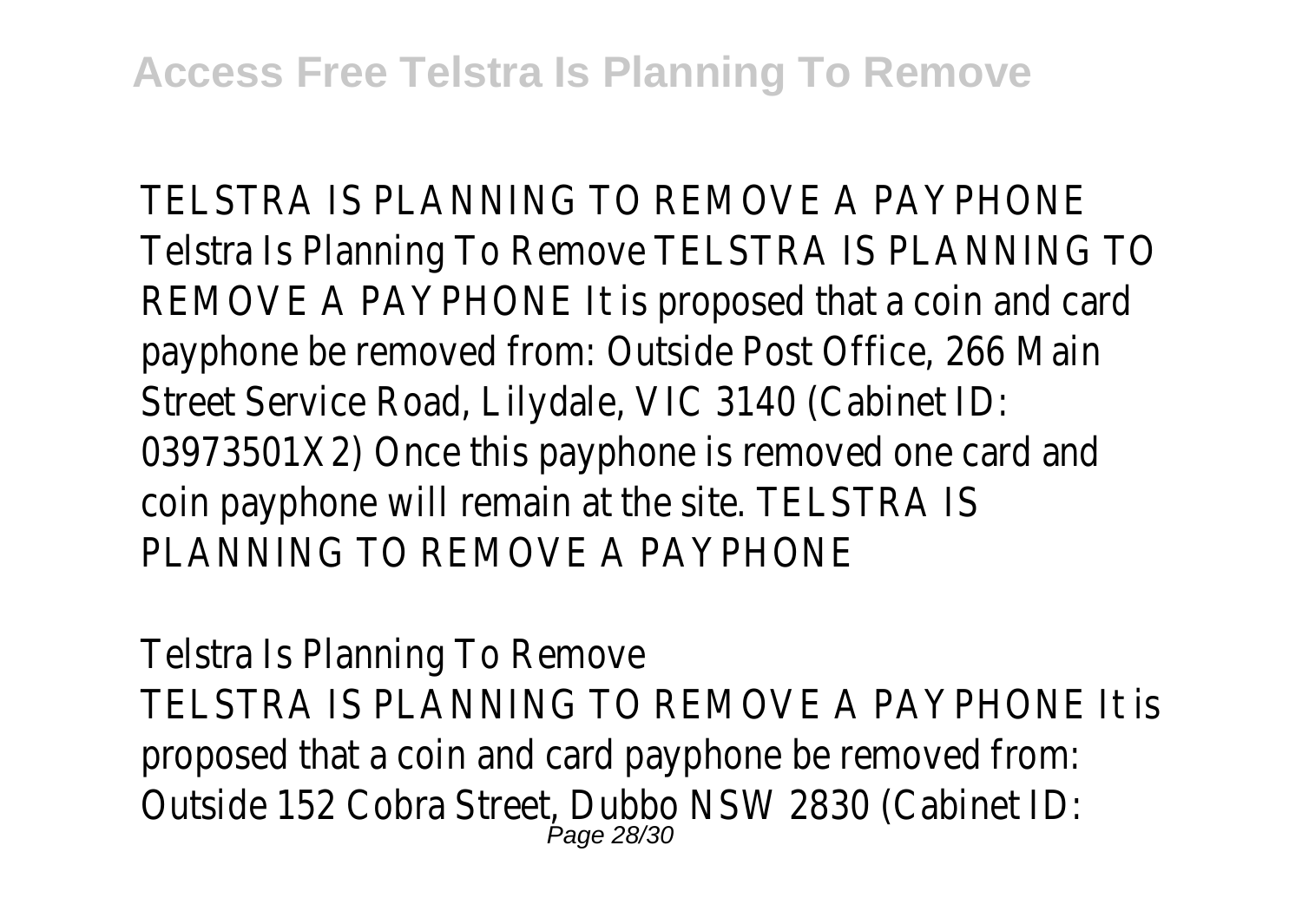02688202X2) The next nearest payphone is located at the corner of Fitzroy and Short Street, Dubbo NSW 2830

TELSTRA IS PLANNING TO REMOVE A PAYPHONE TELSTRA IS PLANNING TO REMOVE A PAYPHONE It is proposed that a coin and card payphone be removed from: Inside Parliament Railway Station 87 Spring Street, Melbourne, VIC 3000 (Cabinet ID: 03965454X2) Once this payphone is removed one card and coin payphone will remain at the site. (Cabinet ID: 03965479X2) Reference No: 42144

TELSTRA IS PLANNING TO REMOVE A PAYPHONE telstra-is-planning-to-remove 1/6 Downloaded from Page 29/30